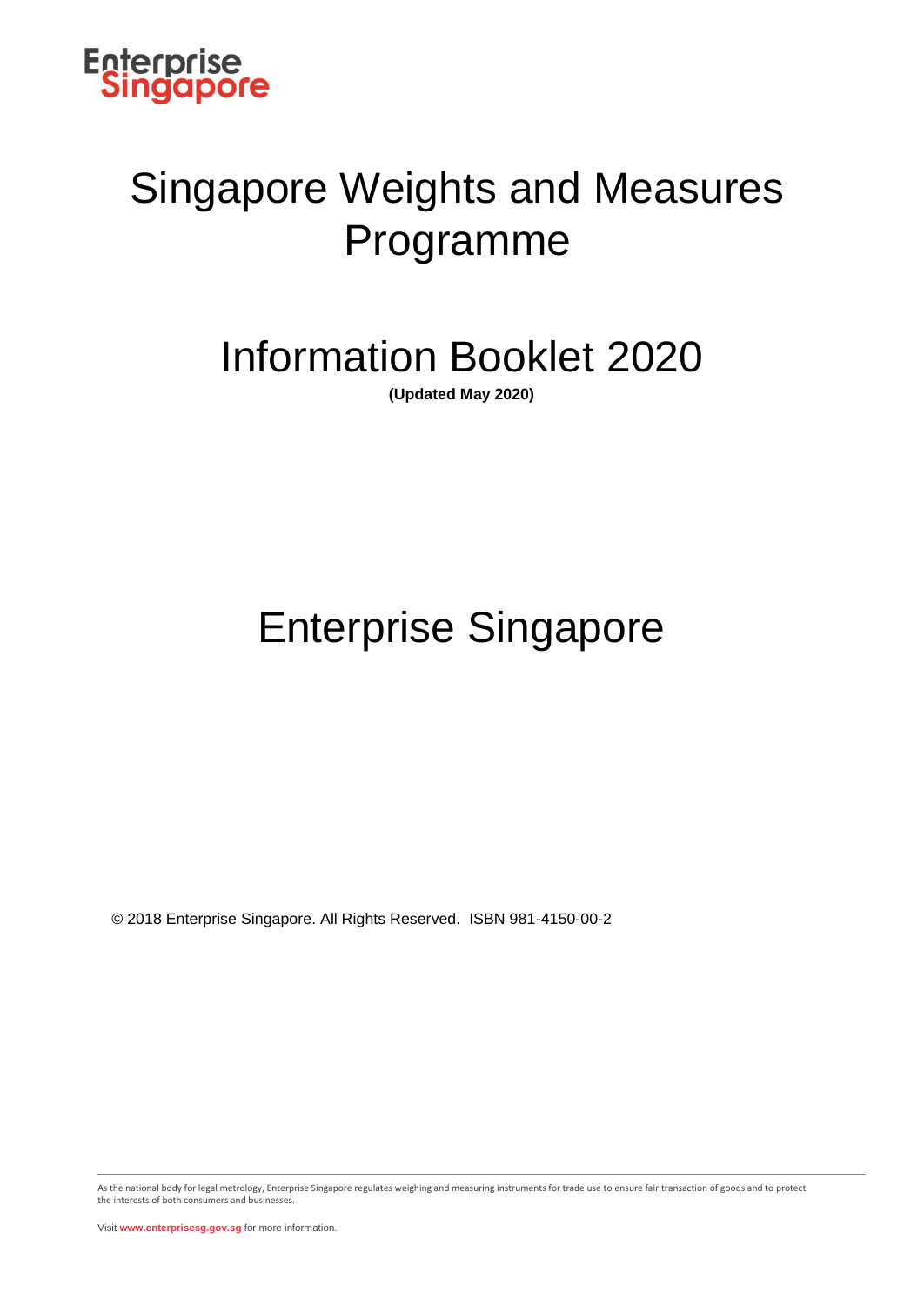**CONTENTS** 

|                  | <b>Section I: Introduction</b>                                             |                |
|------------------|----------------------------------------------------------------------------|----------------|
| <b>Chapter 1</b> |                                                                            |                |
| 1.1              | Preface                                                                    | 4              |
| 1.2              | Overview of the Singapore Weights and Measures Programme                   | 5              |
| 1.3              | What You Need to Know about this Programme                                 | 5              |
| <b>Chapter 2</b> |                                                                            |                |
| 2.1              | Weighing and Measuring Instrument for Trade User                           | 7              |
| 2.1.1            | Maximum Permissible Errors                                                 | $\overline{7}$ |
| 2.1.2            | Maintenance of Weighing and Measuring Instruments                          | $\overline{7}$ |
| 2.1.3            | Disqualification (Cancellation) of Stamps                                  | 8              |
| 2.1.4            | Metric Unit System of Measurement                                          | 8              |
|                  |                                                                            |                |
|                  | <b>Section II: Technical Requirements</b>                                  |                |
| <b>Chapter 3</b> |                                                                            |                |
| 3.1              | Registration of Approved Patterns of Weighing and Measuring<br>Instruments | 9              |
| <b>Chapter 4</b> |                                                                            |                |
| 4.1              | Verification of Weighing and Measuring Instruments                         | 11             |
| 4.1.1            | <b>Weighing Instruments</b>                                                | 11             |
| 4.1.2            | <b>Measuring Instruments</b>                                               | 12             |
| 4.1.3            | <b>Flowmeter Proving</b>                                                   | 12             |
| <b>Chapter 5</b> |                                                                            |                |
| 5.1              | <b>Contents of Pre-packaged Goods</b>                                      | 14             |
| 5.2              | <b>Average Quantity System (AQS)</b>                                       | 14             |
|                  |                                                                            |                |
|                  | <b>Section III: Legislated Fees</b>                                        |                |
| <b>Chapter 6</b> |                                                                            |                |
| 6.1              | <b>Weights and Measures Fees</b>                                           | 16             |
|                  |                                                                            |                |

As the national body for legal metrology, Enterprise Singapore regulates weighing and measuring instruments for trade use to ensure fair transaction of goods and to protect the interests of both consumers and businesses.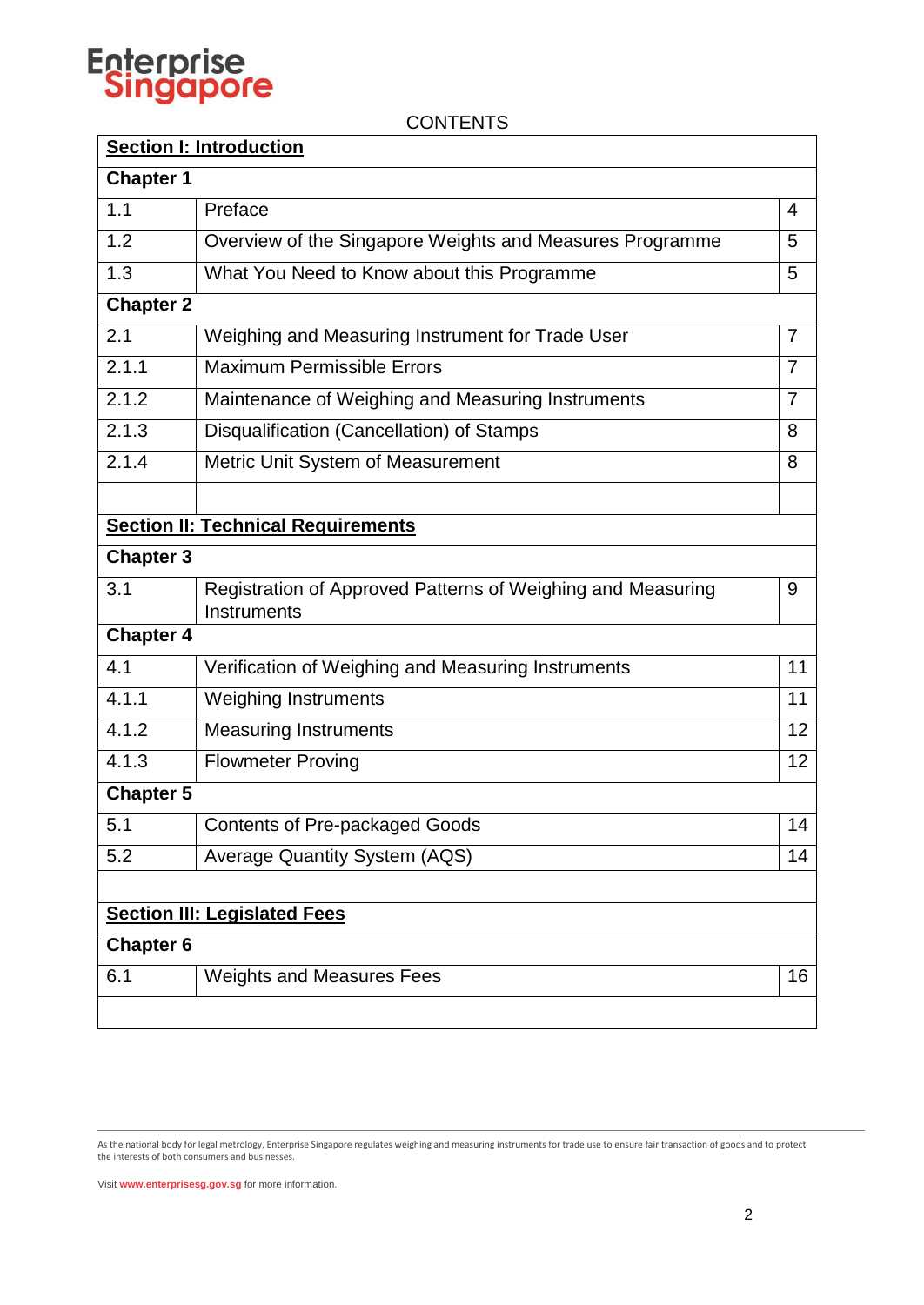| <b>Section IV: Annexes</b> |                                                                                                |    |  |
|----------------------------|------------------------------------------------------------------------------------------------|----|--|
| Annex A                    | <b>Definitions</b>                                                                             |    |  |
| Annex B                    | Registration Process of Approved Patterns of Weighing and Measuring<br>Instruments (flowchart) | 22 |  |
| Annex C                    | Verification Process of Weighing and Measuring Instruments (flowchart)                         | 23 |  |
| Annex D                    | Summary of Update                                                                              | 24 |  |

As the national body for legal metrology, Enterprise Singapore regulates weighing and measuring instruments for trade use to ensure fair transaction of goods and to protect the interests of both consumers and businesses.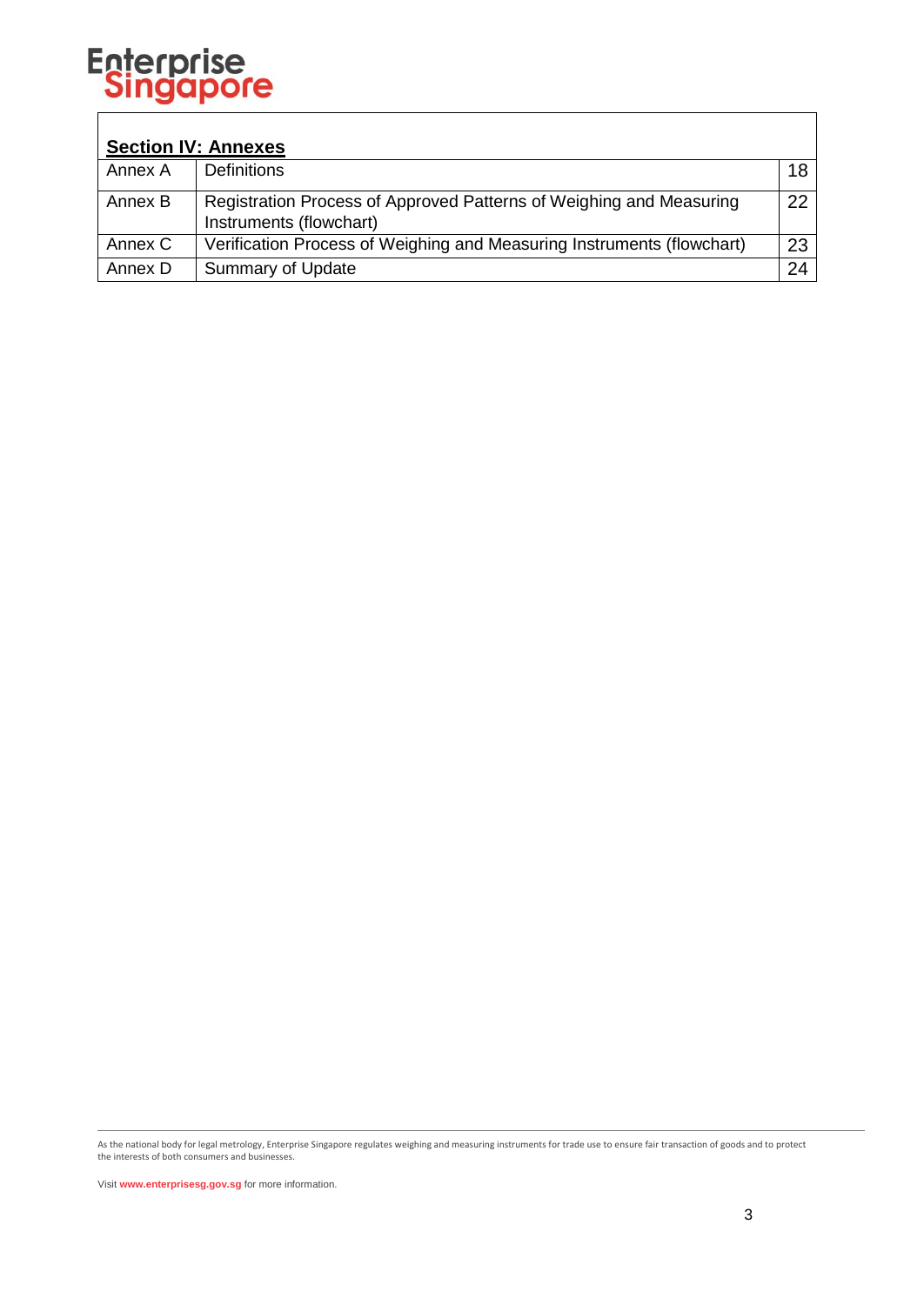

### **Chapter 1**

### **1.1 Preface**

Having a uniform and accurate weights and measures system is important to all consumers and traders. As the national body for legal metrology, Enterprise Singapore regulates weighing and measuring instruments for trade, and net content of prepackaged goods under the Act.

This *Information Booklet 2020* is the tenth edition on the Singapore Weights and Measures Programme. It serves as a guide for traders, repairers, installers, Authorised Verifiers (AVs), registered suppliers and meter-proving companies, on the requirements related to weighing and measuring instruments for trade use.

Enterprise Singapore welcomes feedback to ensure continuous improvements to this information booklet. Please send your feedback to:

> Enterprise Singapore Consumer Protection, Weights and Measures Division 230 Victoria Street #10-00, Bugis Junction Office Tower Singapore 188024

Tel: +65 1800 773 3163

E-mail : consumerprotection@enterprisesg.gov.sg Website: www.enterprisesg.gov.sg

The *Information Booklet 2020* is also available online at www.enterprisesg.gov.sg/weights-measures

*While every effort is taken to present the information as accurately as possible, Enterprise Singapore shall not be held liable for any inaccuracy or omission in this publication. Enterprise Singapore reserves the right to amend and introduce new requirements to the Weights and Measures Programme.* 

As the national body for legal metrology, Enterprise Singapore regulates weighing and measuring instruments for trade use to ensure fair transaction of goods and to protect the interests of both consumers and businesses.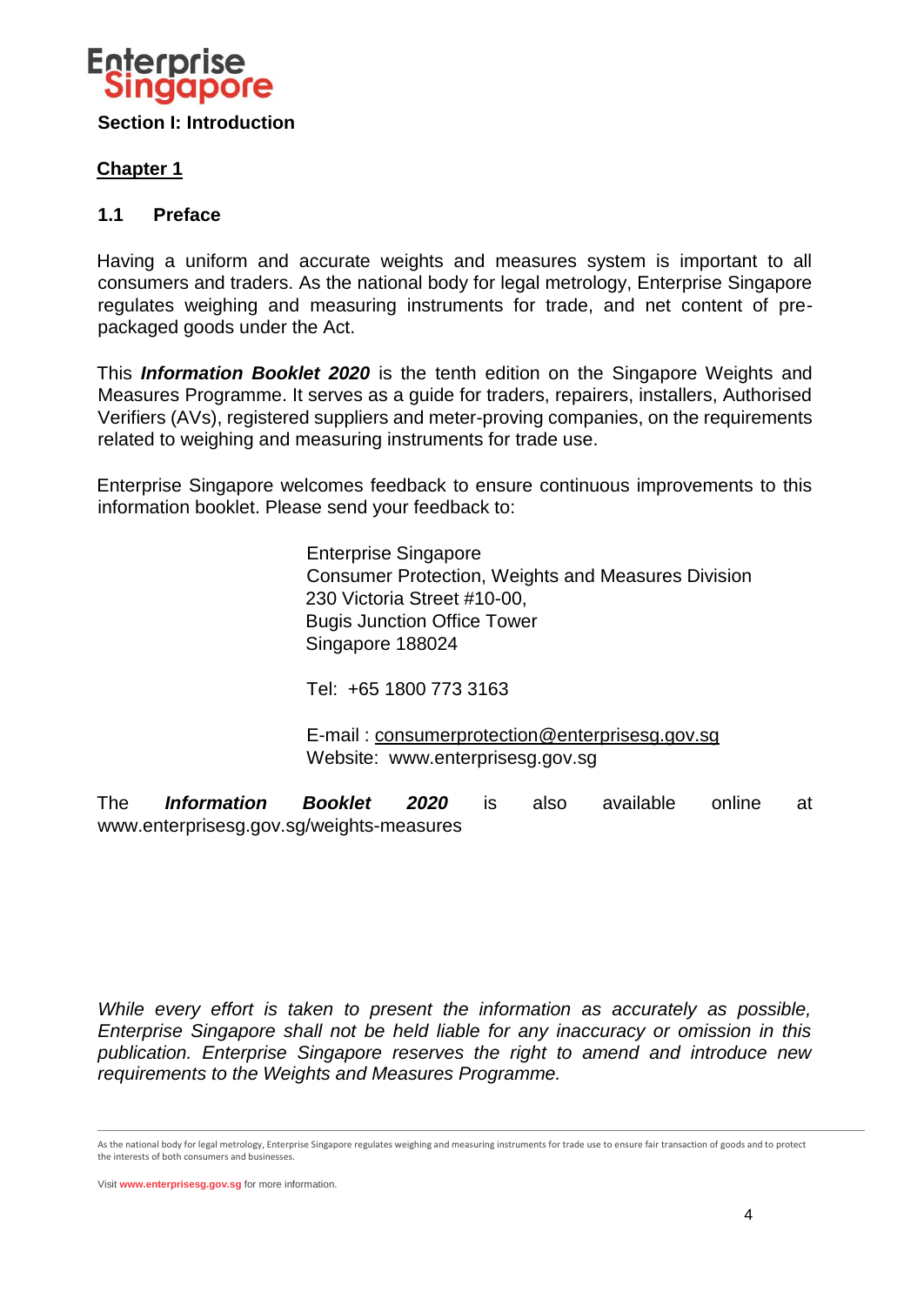### **1.2 Overview of the Singapore Weights and Measures Programme**

### **Ensuring Fair Weights and Measures in Singapore**

Enterprise Singapore ensures that a uniform and accurate system of weights and measures is used in Singapore, thereby ensuring fair trade and correct measurements for excise tax computation. Enterprise Singapore is responsible for the legal metrology of all weighing and measuring instruments used for trade, such as mass, length and volumetric measurements of food, fuel and other essential commodities including prepackaged goods.

To carry out its functions, Enterprise Singapore performs the following activities:

- Designating AVs (qualified private sector companies) of weighing and measuring instruments for trade use
- Ensuring that weighing and measuring instruments provided by AVs and registered suppliers are of approved patterns (types suitable for trade use), and meet the required standards
- Inspecting weighing and measuring instruments for trade use for inaccuracies and tampering
- Inspecting pre-packaged goods or goods sold by weight or measure for short weight or measure
- Investigating complaints on weights and measures matters

### **1.3 What You Need to Know about this Programme**

### **Accurate and Uniform System for Traders and Consumers**

Enterprise Singapore has a system of verification in place to ensure accurate weights and measures. This system requires that all weighing and measuring instruments used are type approved, registered with Enterprise Singapore, and thereafter verified by AVs. This ensures that buying and selling of goods based on weights or measures are fair.

As the national body for legal metrology, Enterprise Singapore regulates weighing and measuring instruments for trade use to ensure fair transaction of goods and to protect the interests of both consumers and businesses.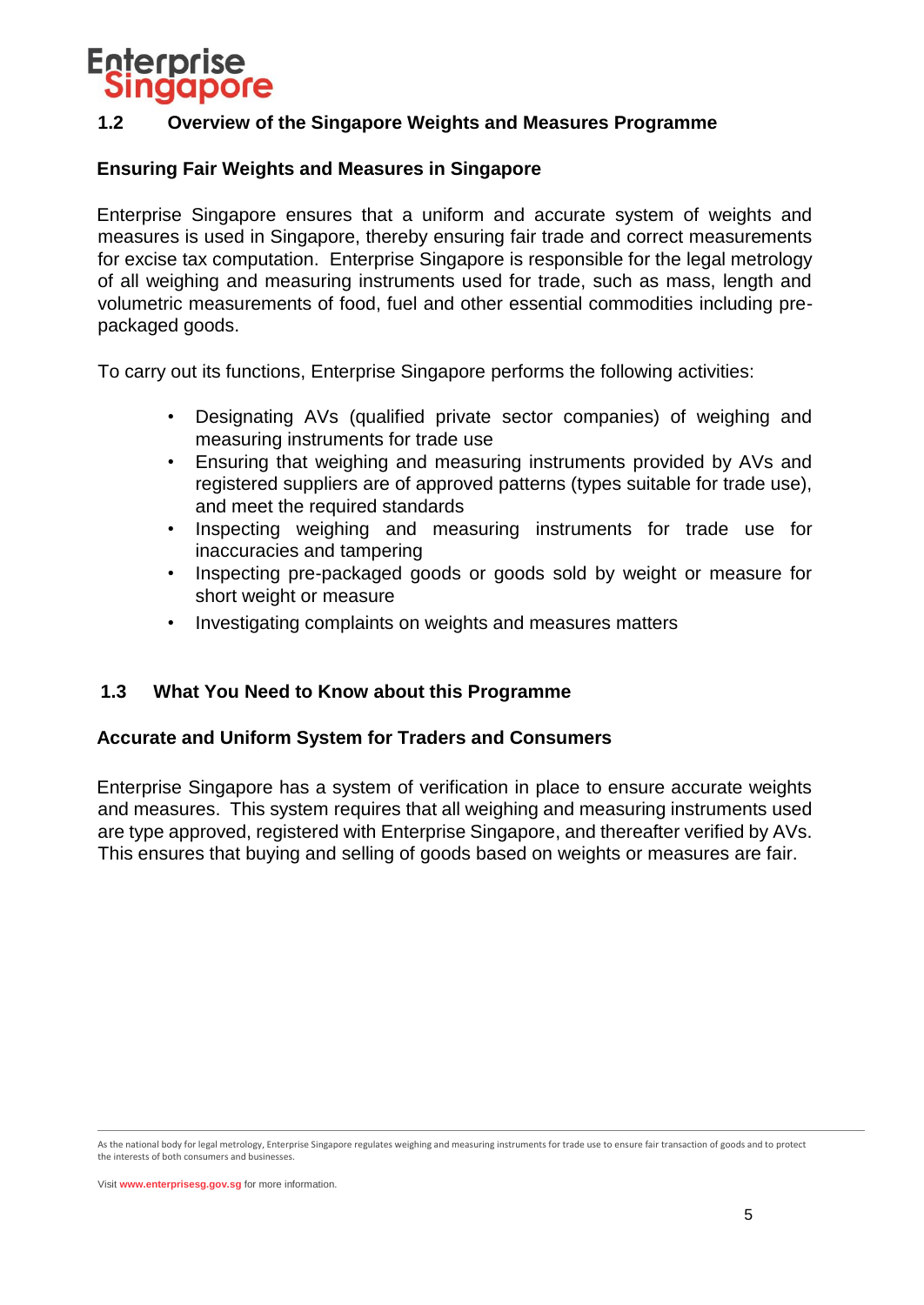

### **Verification Seals and Accuracy Label**

All new or repaired instruments which have been verified by AVs as accurate and fit for trade use are sealed either with the plastic verification seal or tamper-evident paper adhesive seals bearing the letters "RS" (Republic of Singapore) and Republic Shield with a verification number, and affixed with an Accuracy Label as shown below.





Plastic seal Tamper-evident paper adhesive seal



A weighing or measuring instrument will not be passed as fit for trade use if

- There are reasonable grounds to believe that the instrument is not suitable for that particular trade purpose
- It is not operating within the Maximum Permissible Errors specified for the prescribed instrument. Please refer to Appendix B of the Authorised Verifier Scheme Information Booklet 2019 (downloadable from www.enterprisesg.gov.s[g\)](http://www.spring.gov.sg/wmo) on Key Sections of the Weights and Measures Act and Penalties for infringement.

### **Unstamped or Unjust Instruments**

If the seal is broken or an instrument is not accurate, the trader must immediately stop using the instrument. The instrument should be sent to an AV for verification. Please refer to Appendix B of the Authorised Verifier Scheme Information Booklet 2019 on Key Sections of the Act and Penalties for Infringement.

As the national body for legal metrology, Enterprise Singapore regulates weighing and measuring instruments for trade use to ensure fair transaction of goods and to protect the interests of both consumers and businesses.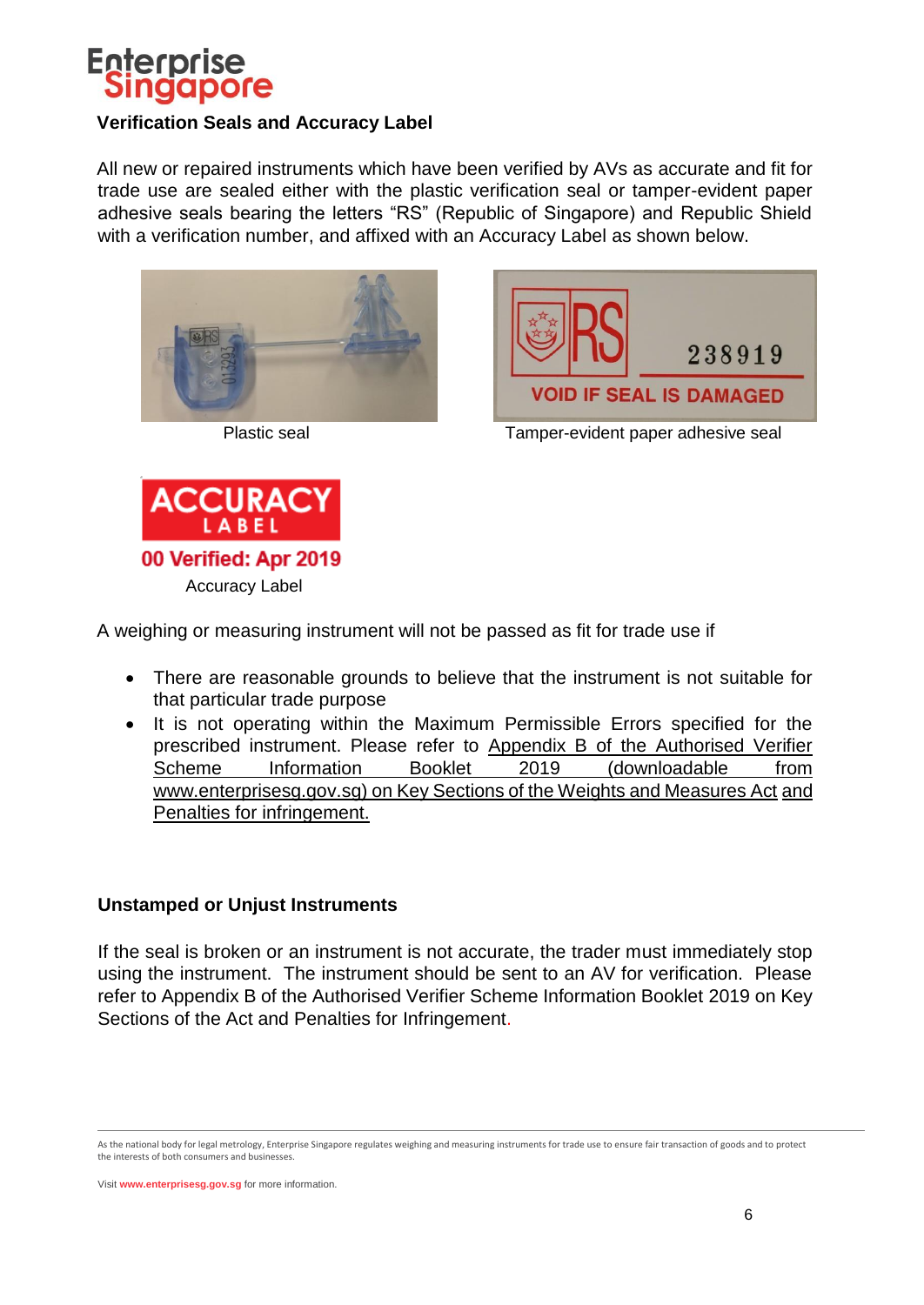

### **2.1 Weighing and Measuring Instruments for Trade Use**

Examples of prescribed<sup>1</sup> instrument for trade use<sup>2</sup> are:

- (a) Non-automatic weighing instruments such as spring scales, electronic scales, weigh bridge, etc.
- (b) Flow meters
- (c) Fuel dispensing pump
- (d) Linear measure

### **2.1.1 Maximum Permissible Errors**

The details of the Maximum Permissible Errors (MPE) for the instruments mentioned above are available in Appendix F of the Authorised Verifier Scheme Information Booklet.

### **2.1.2 Maintenance of Weighing and Measuring Instruments**

Traders should ensure that their weighing or measuring instruments are

- Accurate at all times;
- Installed and used in suitable environmental conditions e.g. weighing scales should be used on level ground;
- Zeroed before goods are weighed or measured;
- Cleaned and free from foreign particles on the weighing or measuring areas, e.g. weighing pan, dispenser nozzles;
- Sent for annual verification to prevent short weights or measures;
- Affixed with the Weights and Measures verification seal at all times;
- Affixed with a valid Accuracy Label that is visible to consumers at all times; and
- Showing a visual reading to consumers e.g. with the use of electronic dualfaced indicator type of instruments.

Visit **www.enterprisesg.gov.sg** for more information.

1

<sup>&</sup>lt;sup>1</sup> Weighing or measuring instruments listed in the First Schedule of the Weights and Measures Regulations 2005 such as linear *and liquid measure, non-automatic weighing instruments (electronic weighing and mechanical spring scales, weighbridges, daching), fuel dispensing pumps and flow meters.*

<sup>2</sup> *Use for trade refers to transactions involving the transferring/ rendering of money's worth by reference to a certain quantity of goods exchanged, or where there is payment in respect of any toll or duty.*

As the national body for legal metrology, Enterprise Singapore regulates weighing and measuring instruments for trade use to ensure fair transaction of goods and to protect the interests of both consumers and businesses.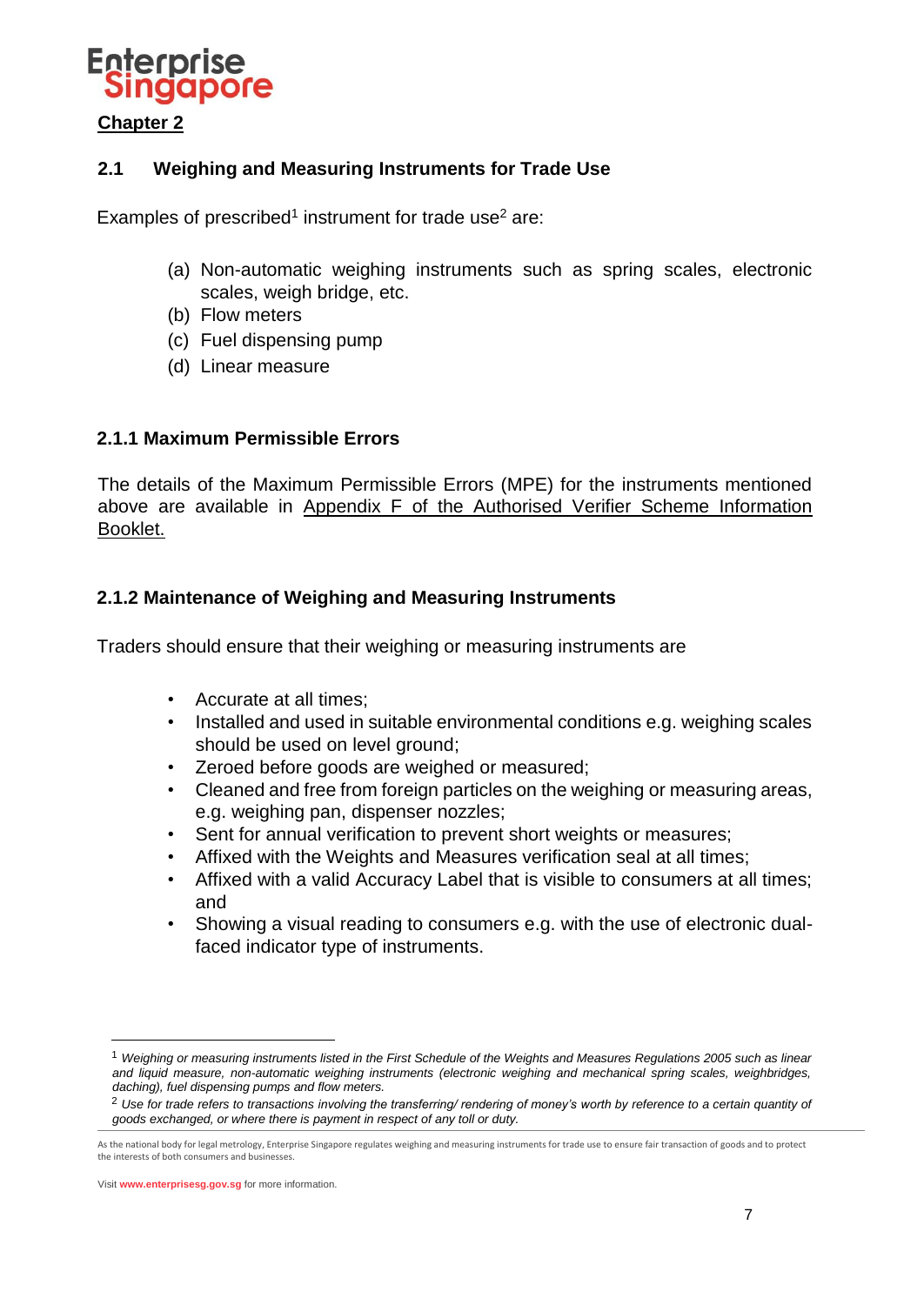

### **2.1.3 Disqualification (Cancellation) of Stamps**

Where a stamp is marked or impressed on a weighing or measuring instrument, it shall be obliterated by use of a six-pointed star as illustrated below.



Stamps should be cancelled under the following circumstances:

- When any weight, measure, weighing or measuring instrument falls outside the MPE;
- When any weight, measure, weighing or measuring instrument has been damaged and cannot be adjusted properly;
- When there is evidence that the weighing or measuring instrument has been tampered with.

No person should use for trade, any weight, measure, weighing or measuring instrument in which the stamp has been cancelled.

### **Notice Issued by Enterprise Singapore to Correct and Stamp Instrument**

When appropriate, Enterprise Singapore may issue notices to any person or company in possession of any weighing or measuring instrument to be used for trade, requiring them to have the instrument tested, corrected and submitted for stamping within a specified period in the notice.

### **2.1.4 Metric Unit System of Measurement**

Under the WMA, all transactions, advertisement, and/or displaying of goods for sale with reference to any weight or measure should use the metric system of measurement.

Below are examples of metric units commonly used in trade measurements:

| Measurement by: | Weight                                       | Volume          | Length                                      |
|-----------------|----------------------------------------------|-----------------|---------------------------------------------|
| Metric Units:   | Kilogram, Gram,<br>Milligram, Carat (metric) | Litre, Millitre | Kilometre, Metre,<br>Centimetre, Millimetre |

For other metric units of measurement, refer to [First Schedule of WMA.](https://sso.agc.gov.sg/Act/WMA1975?ProvIds=Sc1-#Sc1-)

As the national body for legal metrology, Enterprise Singapore regulates weighing and measuring instruments for trade use to ensure fair transaction of goods and to protect the interests of both consumers and businesses.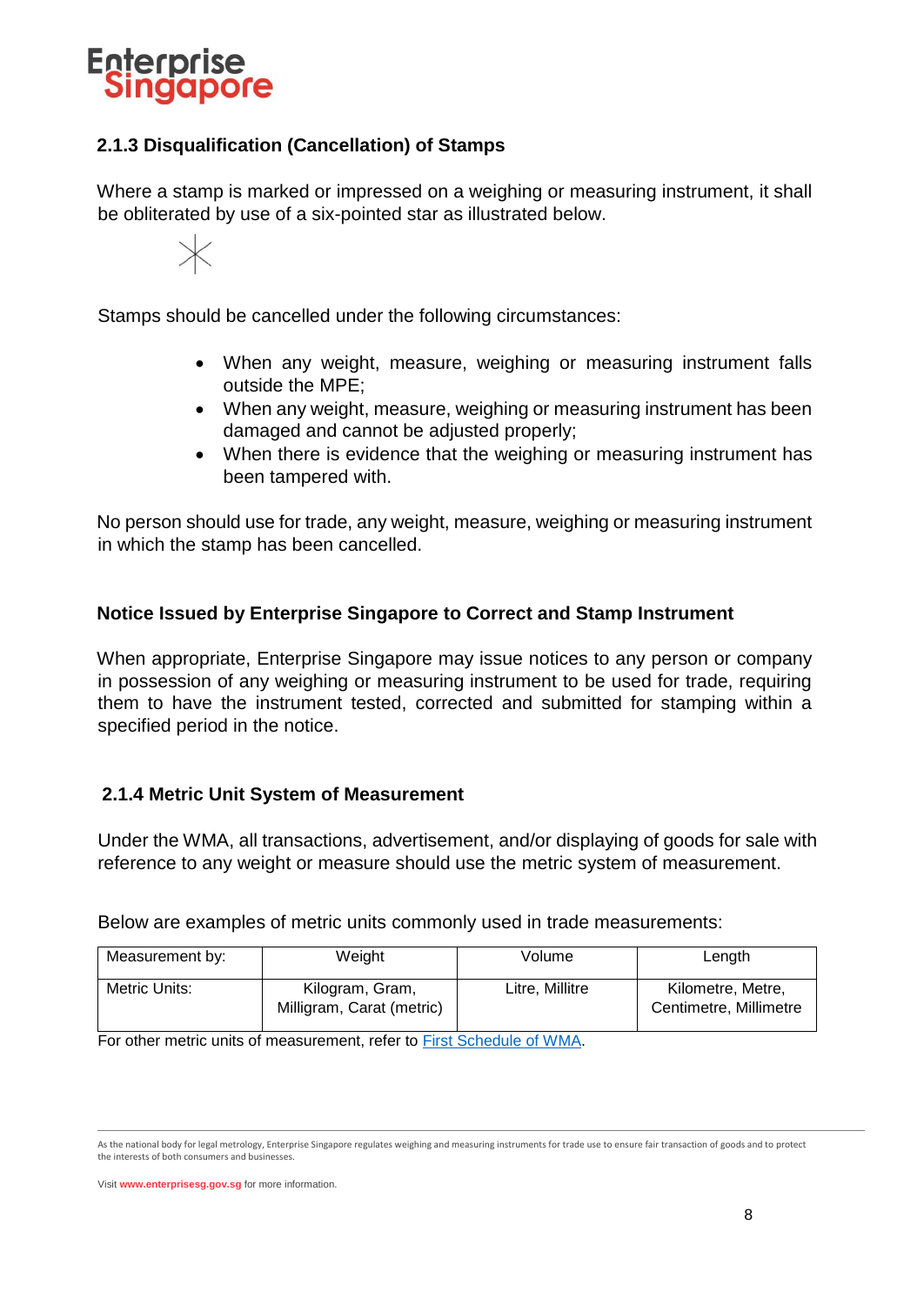

### **Chapter 3**

### **3.1 Registration of Approved Patterns of Weighing and Measuring Instruments**

Weighing or measuring instruments which are manufactured for use for trade purposes, must have in their instruction or operation manuals/leaflets, a statement advising users to seek approval from their national weights and measures authority before these instruments can be used for trade purposes.

Under Section 8 (1)(a) of the Weights and Measures Act, anyone intending to supply weighing or measuring instruments for use for trade, shall register the approved patterns with Enterprise Singapore before they can be used in Singapore. Please refer to Annex B for the Registration Process of Weighing and Measuring Instruments for trade use.

The following are the crucial information needed for completing the online [Consumer](https://cpsa.spring.gov.sg/TotalAgility/Forms/custom/publicsite/login.html)  [Product Safety and Accuracy](https://cpsa.spring.gov.sg/TotalAgility/Forms/custom/publicsite/login.html) [\(CPSA\) Application](https://cpsa.enterprisesg.gov.sg/totalagility/forms/custom/publicsite/login.html) for the registration of weighing and measuring instruments:

### **A. Company Information**

- (i) Name of the company applying for the approval and registration;
- (ii) Address of the company; and
- (iii) Name and designation of the person appointed by the company to be incharge of submission of application as well as to liaise with Enterprise Singapore.

### **B. Instrument Information**

- (i) Type of the instrument to be registered;
- (ii) Brand name/ make and identification/ designated type of the instrument;
- (iii) Maximum capacity and accuracy class of the instrument (state the various ranges of the instrument);
- (iv) Name of manufacturer;
- (v) International Organisation of Legal Metrology (OIML) Certificate of Conformity/ Pattern Evaluation Certificate Number;
- (vi) Certificate issuing body; and
- (vii) Pattern Evaluation/ Test Report Number.

As the national body for legal metrology, Enterprise Singapore regulates weighing and measuring instruments for trade use to ensure fair transaction of goods and to protect the interests of both consumers and businesses.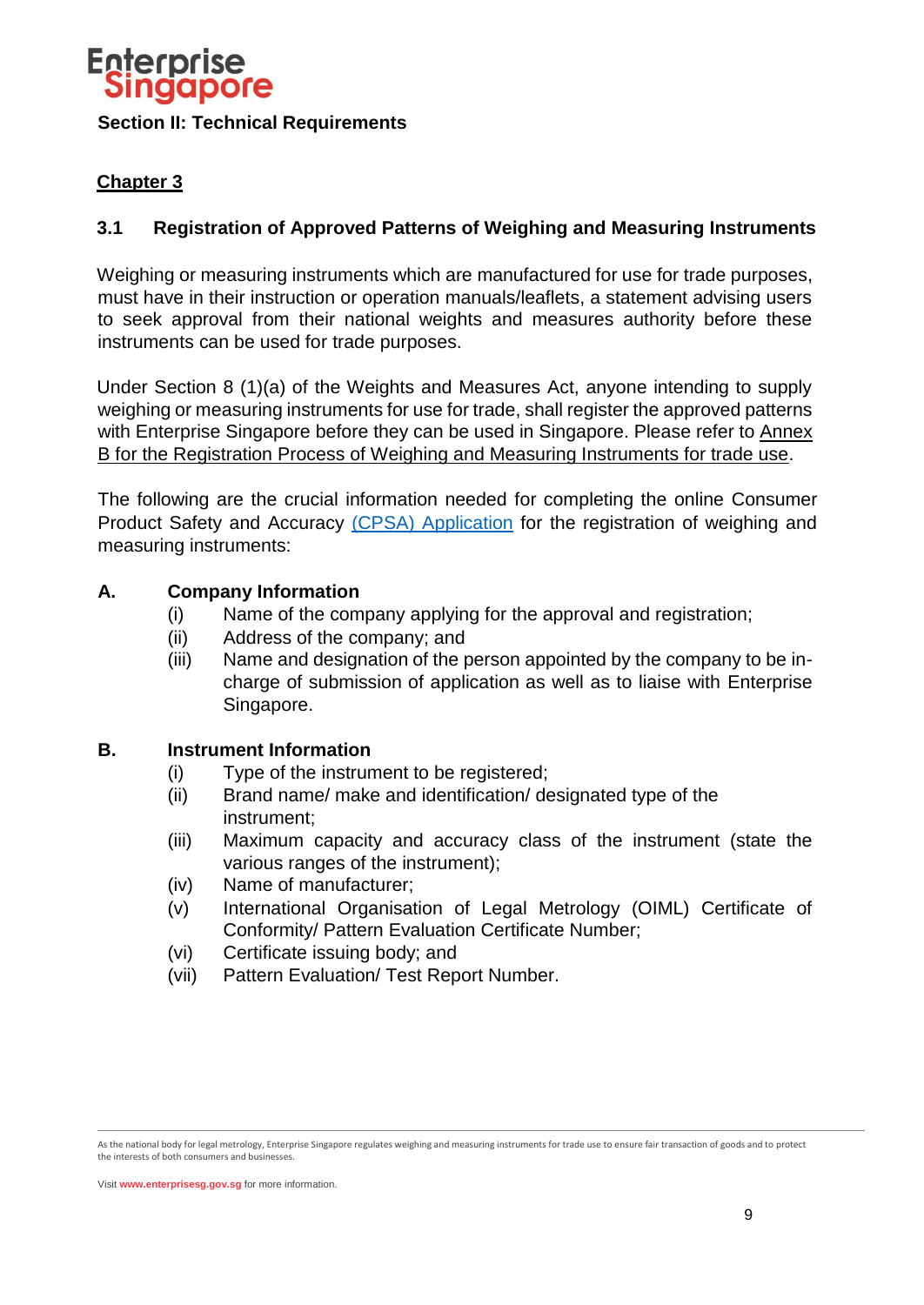

### **C. Ensure the following documents are attached**

- (i) Copy of the endorsed OIML Certificate of Approval/ Pattern Evaluation Certificate;
- (ii) Copy of the endorsed Pattern Evaluation/ Test Report(s);
- (iii) Circuit Diagram (block diagram is acceptable) of the power supply (supported with key component part list or descriptions);
- (iv) Photographs of external view, rating label/ markings and internal view with key components;
- (v) Weights and Measures Sealing Provision (supported with diagrams and/or photographs); and
- (vi) User or Service Instruction Manual (with safety and calibration/ adjustment instructions).

The metrological, technical and construction requirements for registration and approval, testing and examining procedures of weighing and measuring instruments are based on international practice established by OIML.

Enterprise Singapore may accept pattern approval certificates and test data issued by other national authorities, if it can be ascertained that the weighing or measuring instrument was tested in accordance with the relevant OIML recommendations.

Only weighing and measuring instruments with approved patterns registered with Enterprise Singapore, shall be verified and used for trade purposes in Singapore.

As the national body for legal metrology, Enterprise Singapore regulates weighing and measuring instruments for trade use to ensure fair transaction of goods and to protect the interests of both consumers and businesses.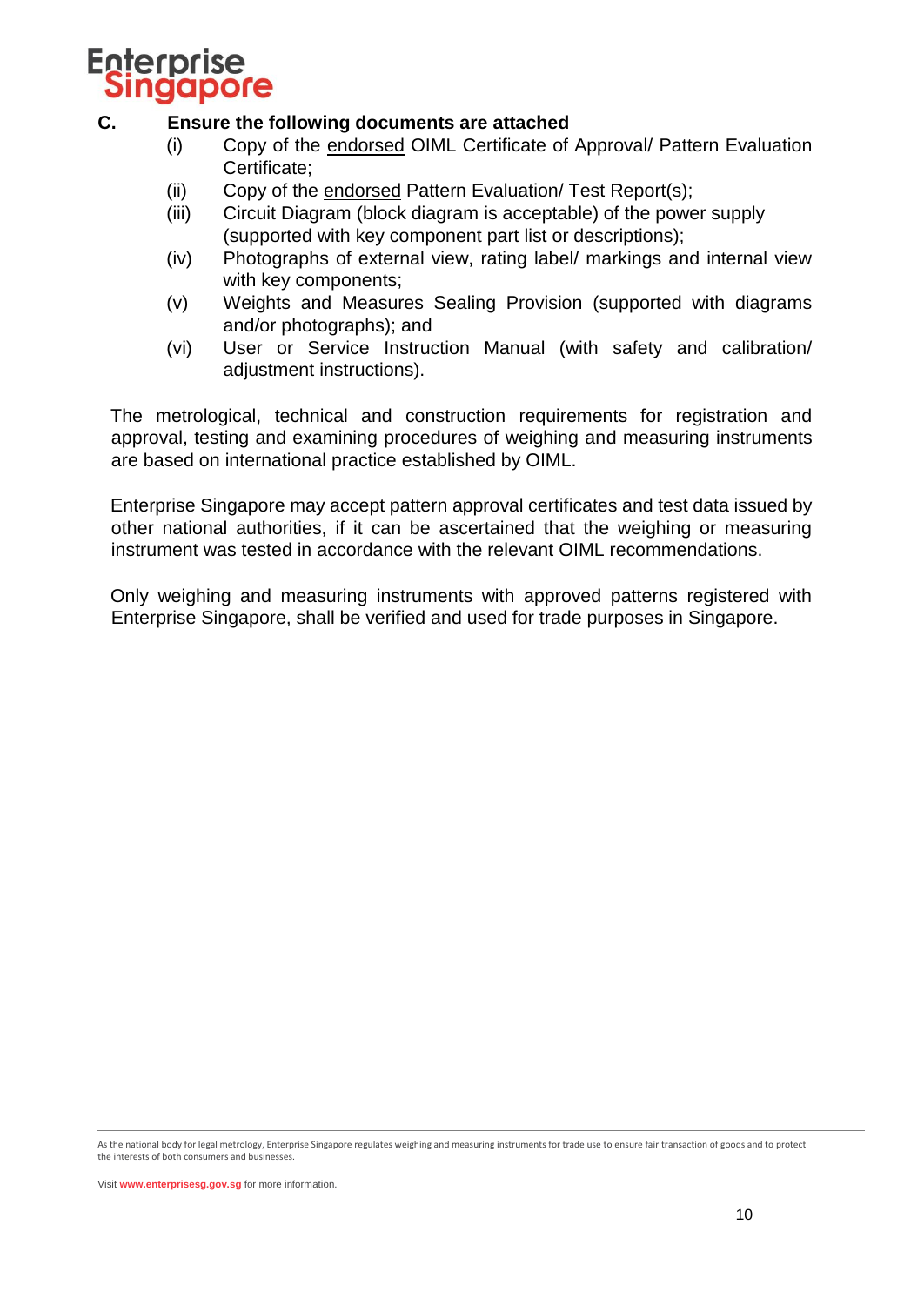

### **4.1 Verification of Weighing and Measuring Instruments**

### **4.1.1 Weighing Instruments**

The annual verification of a non-automatic weighing instrument involves a process that ensures the instrument is functioning correctly and sealed, so that subsequent signs of tampering would be evident. This is to safeguard the interests of both consumers and traders. The AV or the user of the weighing instruments may use the following sequence of procedures based on the OIML R76 to verify or to inspect a weighing instrument already in service.

- Allow electronic instrument to warm up for about half an hour;
- Check the documentation and note if supplementary tests are required;
- Inspect instrument and make a note of the instruments metrological characteristics;
- Conduct a repeatability test. During the repeatability test for a mechanical instrument, check the accuracy of the zero-setting device;
- Conduct eccentric loading to check that the readings for the same load, when placed at various points of the instrument's weighing area, are within the MPE;
- Check the accuracy of zero setting;
- Determine the loads for the weighing test, then carry out the weighing test. You can combine the weighing test and discrimination test during one or more of the test loads during the weighing test;
- Conduct the tare setting test on electronic instruments;
- Conduct a price indication test during the weighing test; and
- Carry out any other test to complete the verification, or re-verification of instrument.

Verifying instruments greater than one tonne and use of standard weights

- When verifying instruments with maximum capacities greater than one tonne, additional weights may be used together with the standard weights.
- The standard weights could be one tonne or 50% of the maximum capacity (whichever is greater). Standard weights used must be verified - annually.
- Take for example the verification of a weighbridge with a maximum capacity of 40 tonnes, first 20 tonnes can comprise of standard weights (verified annually) and the remaining 20 tonnes can be made up of other constant weights.

As the national body for legal metrology, Enterprise Singapore regulates weighing and measuring instruments for trade use to ensure fair transaction of goods and to protect the interests of both consumers and businesses.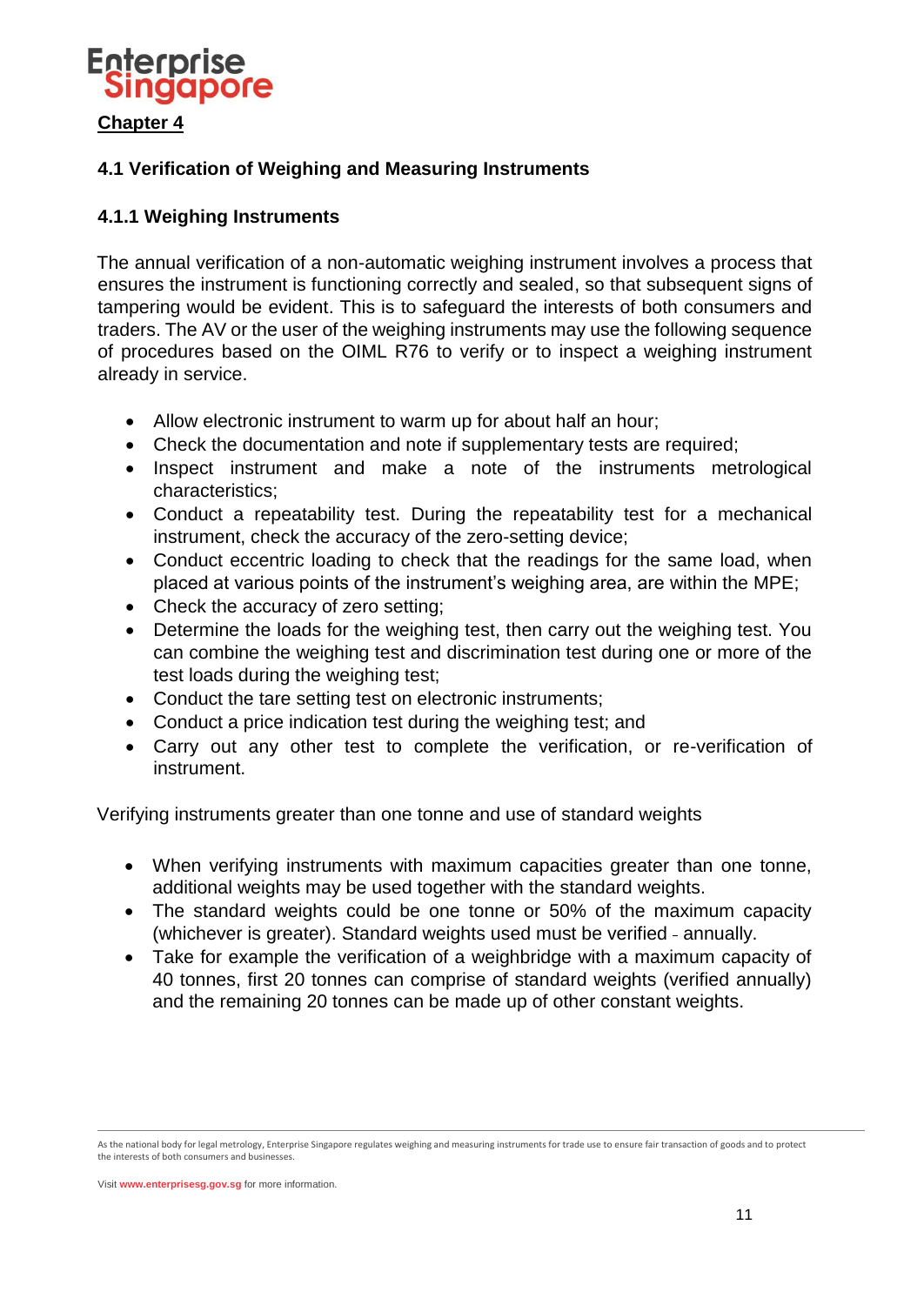### **4.1.2 Measuring Instruments**

AVs are allowed to break the seals on oil dispensing pumps (i.e. fuel dispensers) to carry out repairs using the following procedure.

- Take three readings from each nozzle using a verified standard tank measure;
- Disconnect any metering unit(s) that are beyond the MPE;
- Padlock the pump after breaking the seal and keep the keys to prevent the operator from using the pump. A signboard/sticker is required to be displayed prominently to indicate the pump is under repair/service;
- The repairers or AVs will repair the pump. If repairers conduct the repairs, they need to arrange a verification appointment with an AV. One day before the appointment, the repairer must submit the break-seal report together with the last weights and measures stamping plates to the AV;
- Indicate the operator's name, location, pump number, pump product grade, weights and measures verification number and the pump volume totaliser reading (at the time of seal breakage) in the break-seal report; and
- Ensure that the repair/re-adjustment of the pump is carried out properly as only one adjustment is allowed during the verification by an AV. If the pump is found to exceed the MPE, it will be considered unfit for stamping and the repairer will have to arrange for another appointment with the AV.

### **4.1.3 Flowmeter Proving**

All flowmeters should be verified or proved annually. This can be:

- Verified on site, with reference to a:
	- Prover loop or proving tank certified by an authorised meter proving company or AV, or
	- Master meter which for this purpose, is defined as a meter proved against a certified prover loop or proving tank using the same fluid (or one of similar viscosity and density).
- Proved in a calibration laboratory:
	- The verification of the flowmeter may be conducted either by gravimetric / volumetric method, or with a master meter, or other suitable methods, provided that the following requirements are met:
		- The uncertainty (at a 95% confidence level) in determining the error of the flow meter under test should not exceed one-third of the maximum permissible error to be applied;
		- The flow rate is not above the maximum or below the minimum level of operation;
		- Conducted within the normal operating range of pressure and temperature.

As the national body for legal metrology, Enterprise Singapore regulates weighing and measuring instruments for trade use to ensure fair transaction of goods and to protect the interests of both consumers and businesses.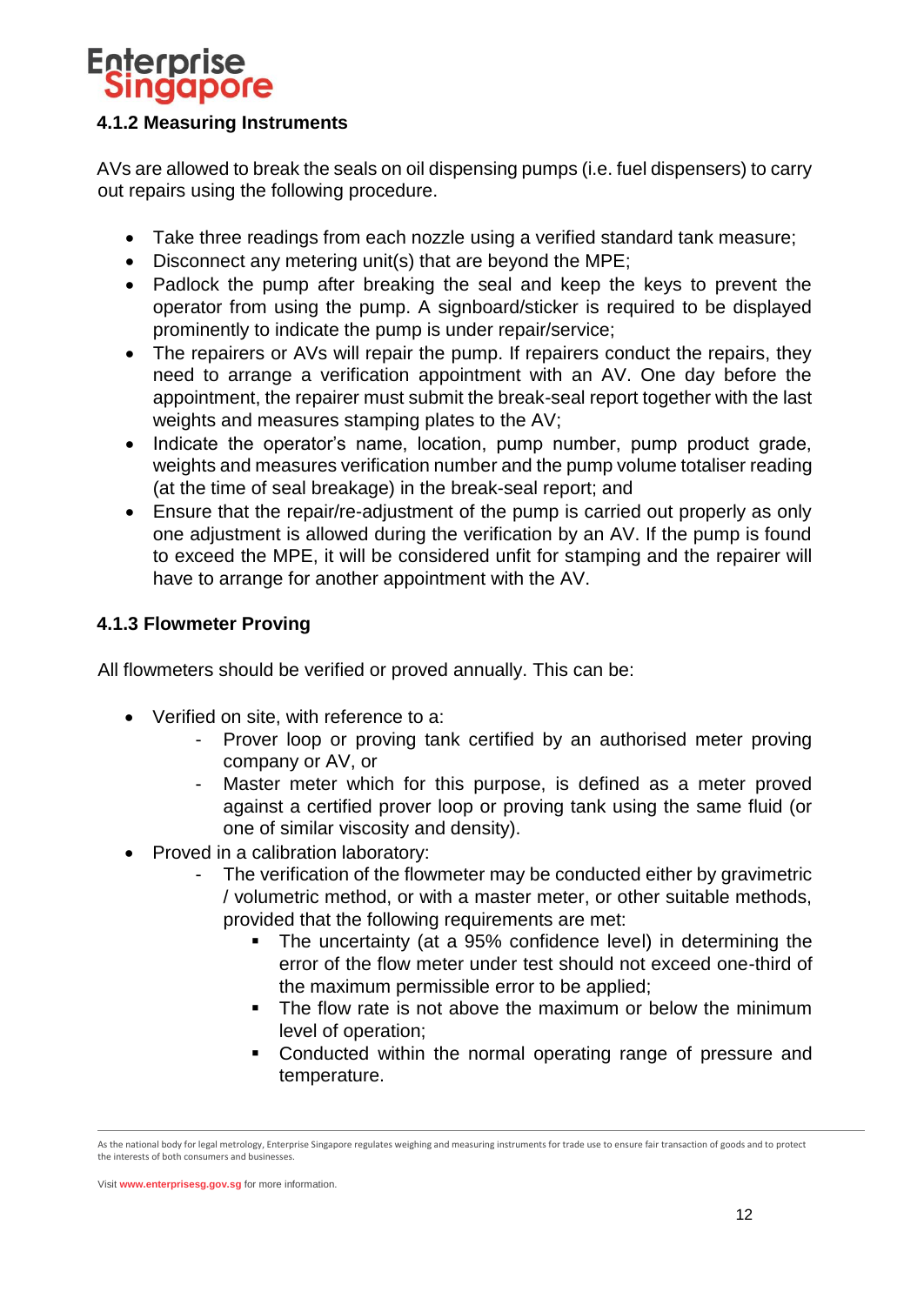Subsequent meter proving period may be extended depending on actual operating constraints, and/or capabilities of local proving set-ups. Zero verification should be performed regularly till the next verification or proving.

### **Accuracy**

- For class 0.3 meters (such as meter systems in pipework and truck loading and terminal meters), the prescribed MPE is  $\pm$  0.2% of the measured quantity for initial verification and  $\pm$  0.3% of the measured quantity for in-service inspection.
- For class 0.5 meters (such as meters used generally for trade), the prescribed MPE for initial verification and in-service inspection is  $\pm$  0.5% of the measured quantity.
- Two or three points of test flow rates should be chosen within a specified flow range including a point of normal flow rate.
- At least three test runs for each test flow rate should be conducted.

### **Repeatability**

- For class 0.3 meters, three consecutive results must lie within a band of  $\pm$  0.12% of the measured quantity. Individual results must be within the MPEs stated above.
- For class 0.5 meters, three consecutive results must lie within a band of  $\pm$  0.2% of the measured quantity. Individual results must be within the MPEs stated above.

### **Proving Standards**

- All methods, procedures concerning calibration, facilities on *volumetric proving* should be in line with the international code of practice or any standards which are acceptable by Enterprise Singapore.
- All methods, procedures concerning calibration, facilities on *gravimetric proving* should be aligned with OIML or any standards which are accepted by Enterprise Singapore.
- Measuring instruments used for testing equipment for a custody transfer should be periodically calibrated by comparing with the following standards which are traceable to the international standards (Refer to table 1 and 2).

| Type of volumetric standards                   | <b>Validity of calibration</b> |
|------------------------------------------------|--------------------------------|
| Proving tank (permanently in a fixed location) | Five years                     |
| Proving tank (portable, movable or mobile)     | One year                       |
| Pipe prover or compact prover                  | One year                       |
| Master meter                                   | One year                       |

Table 1: Volumetric Standards

As the national body for legal metrology, Enterprise Singapore regulates weighing and measuring instruments for trade use to ensure fair transaction of goods and to protect the interests of both consumers and businesses.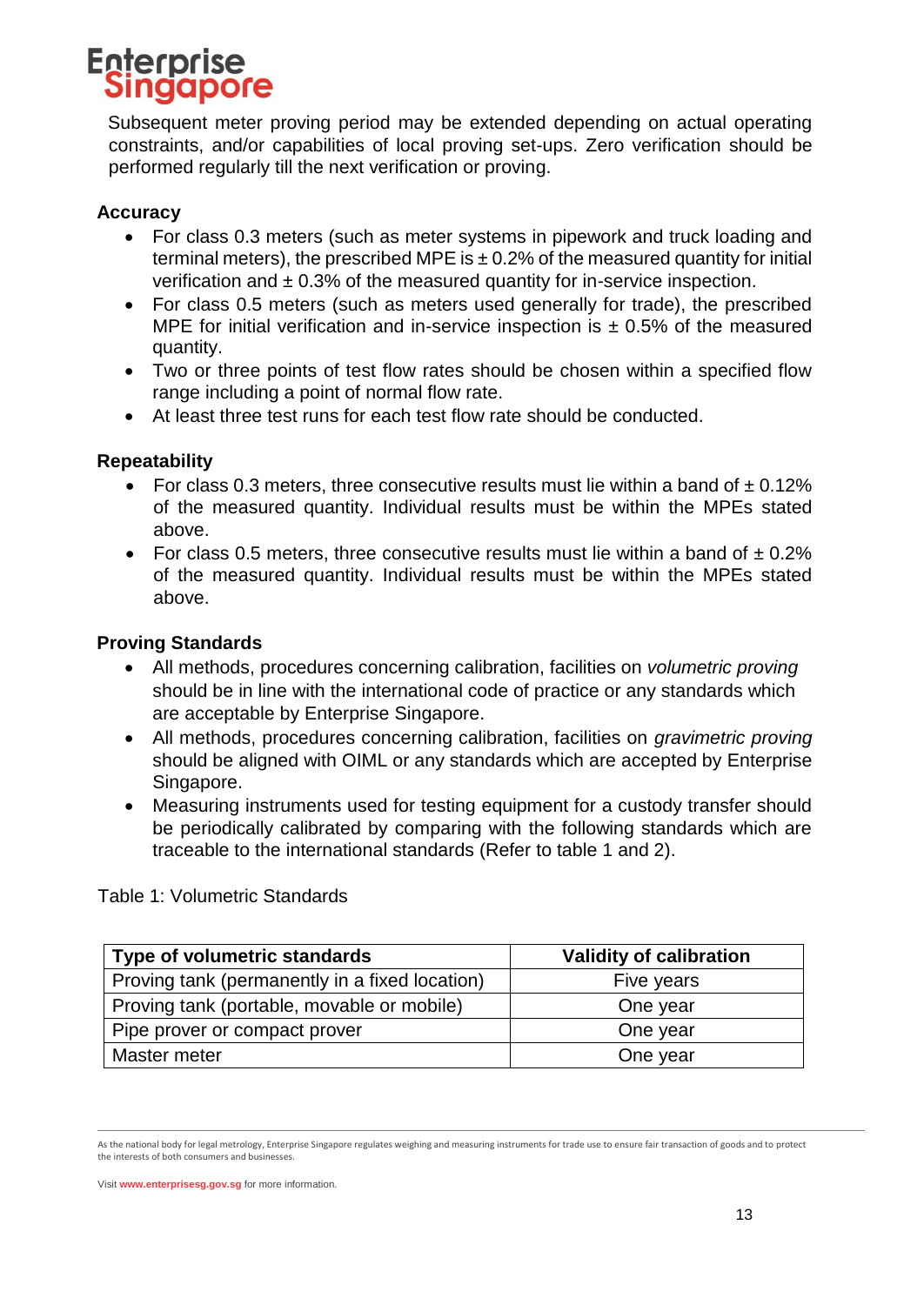

Table 2: Gravimetric Standards

| Type of gravimetric standards | <b>Validity of calibration</b> |  |
|-------------------------------|--------------------------------|--|
| Mass standard (class E2)      | Three years                    |  |
| Weighing balance              | One year                       |  |

Based on the reports issued, AVs will check and authorise the proving reports, issue verification certificates and affix seals or stamps and approve the meters as fit for trade use.

### **Chapter 5**

.

1

### **5.1 Contents of Pre-packaged Goods (PPG)**

It is an offence to supply or sell PPGs with net content less than the quantity stated on the package or label. Suppliers and/or retailers should have their own system or measures in place to ensure net content of the PPGs is as per stated on the package or label. Net content of a PPG refers to content of the product excluding any packaging materials for example, plastic wrappers etc.

Suppliers and/or retailers of PPGs should also ensure the net content is reported using the metric system of measurement as mentioned in Chapter 2 of this booklet.

### **5.2 Average Quantity System (AQS)**

The  $AQS<sup>3</sup>$  is an internationally recognised sampling methodology to verify the net content of pre-packages. The AQS requirements may be referenced to verify if a batch of pre-packages fulfil both the average and individual pre-packages requirements.

A sampled batch would fulfil the AQS if:

- 1. The average net content of the packages in a sampled batch is not less than the quantity stated on the packaging;
- 2. The number of non-standard pre-packages (exceeding the tolerable deficiency as prescribed in Table 2. in a sample taken from a sampled batch does not exceed the allowed number (c) as prescribed in Table 1; and
- 3. No pre-package have net content exceeding twice the tolerable deficiencies as prescribed in Table 2.

<sup>3</sup> Details of the statistical and general principles of AQS can be found in International Organisation of Legal Metrology Recommendation-87 (OIML-R87).

As the national body for legal metrology, Enterprise Singapore regulates weighing and measuring instruments for trade use to ensure fair transaction of goods and to protect the interests of both consumers and businesses.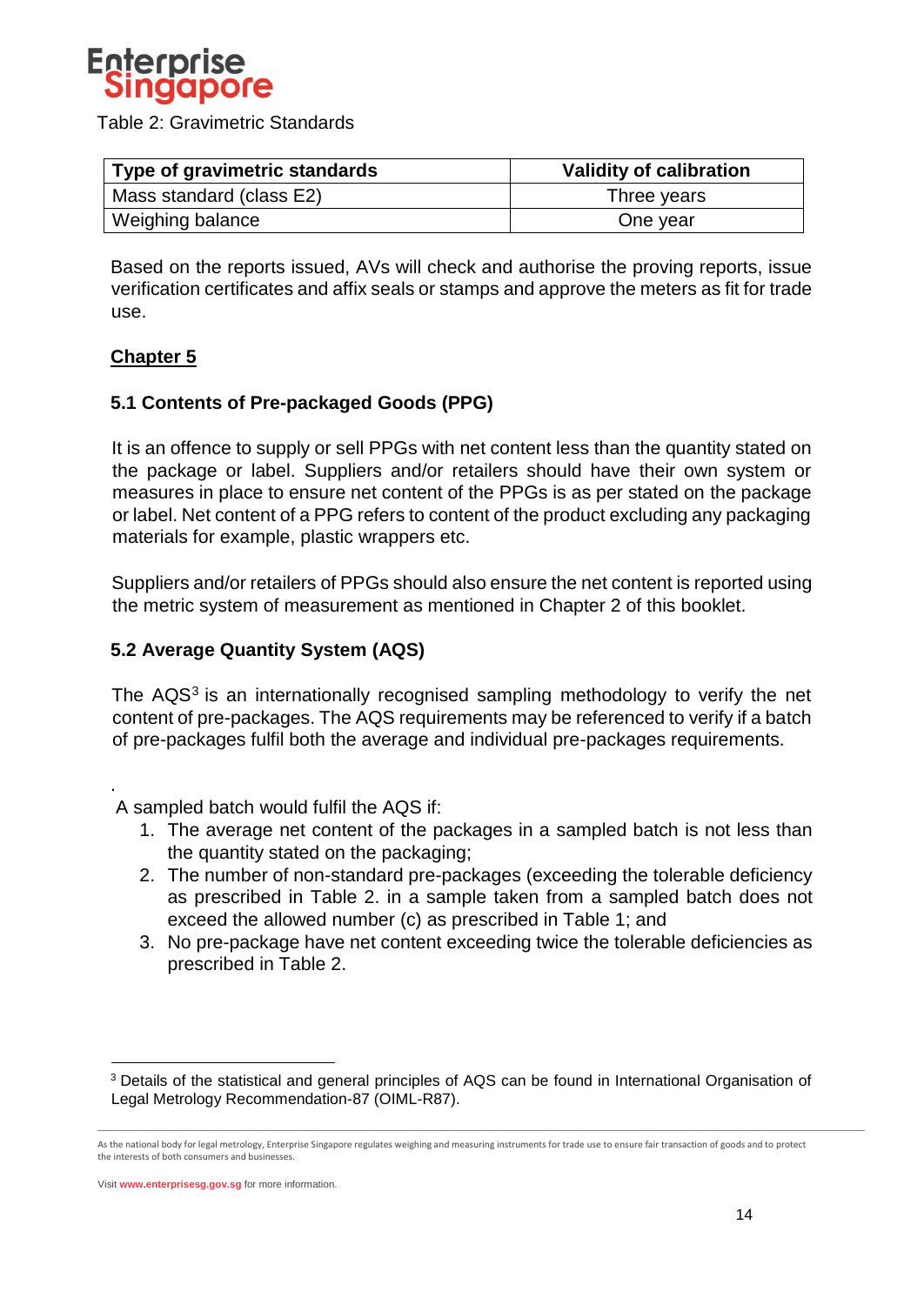

Table 1: Sample sizes and number of non-standard packages allowed

| Number of packages in<br>the lot of packages | Sample size | Number of of non-standard<br>packages allowed (c) |
|----------------------------------------------|-------------|---------------------------------------------------|
| from $0$ to $100$                            | All         |                                                   |
| from 101 to 500                              | 50          |                                                   |
| from 501 to 3,200                            | 80          | b                                                 |
| More than 3,200                              | 125         |                                                   |

Table 2: Amounts of error for packages labelled by mas or volume

| Declared quantity    | Tolerable deficiency     |                     |  |
|----------------------|--------------------------|---------------------|--|
| $(g \text{ or } ml)$ | $(\top)$                 |                     |  |
|                      | Amount of error          | Amount of error     |  |
|                      | (% of declared quantity) | $(g \text{ or } m)$ |  |
| from $5$ to $50$     | 9                        |                     |  |
| 51 to 100            |                          | 4.5                 |  |
| 101 to 200           | 4.5                      |                     |  |
| 201 to 300           |                          | 9                   |  |
| 301 to 500           | 3                        |                     |  |
| 501 to 1,000         |                          | 15                  |  |
| 1,000 to 10,000      | 1.5                      |                     |  |
| 10,000 to 50,000     |                          | 150                 |  |
| More than 50,000     |                          |                     |  |

Besides the above, businesses should also ensure they establish a system to control the production process, set up effective sampling, checking and testing plans, as well as use only appropriate equipment for checks to ensure net content of each PPGs is as per stated on the package or label.

As the national body for legal metrology, Enterprise Singapore regulates weighing and measuring instruments for trade use to ensure fair transaction of goods and to protect the interests of both consumers and businesses.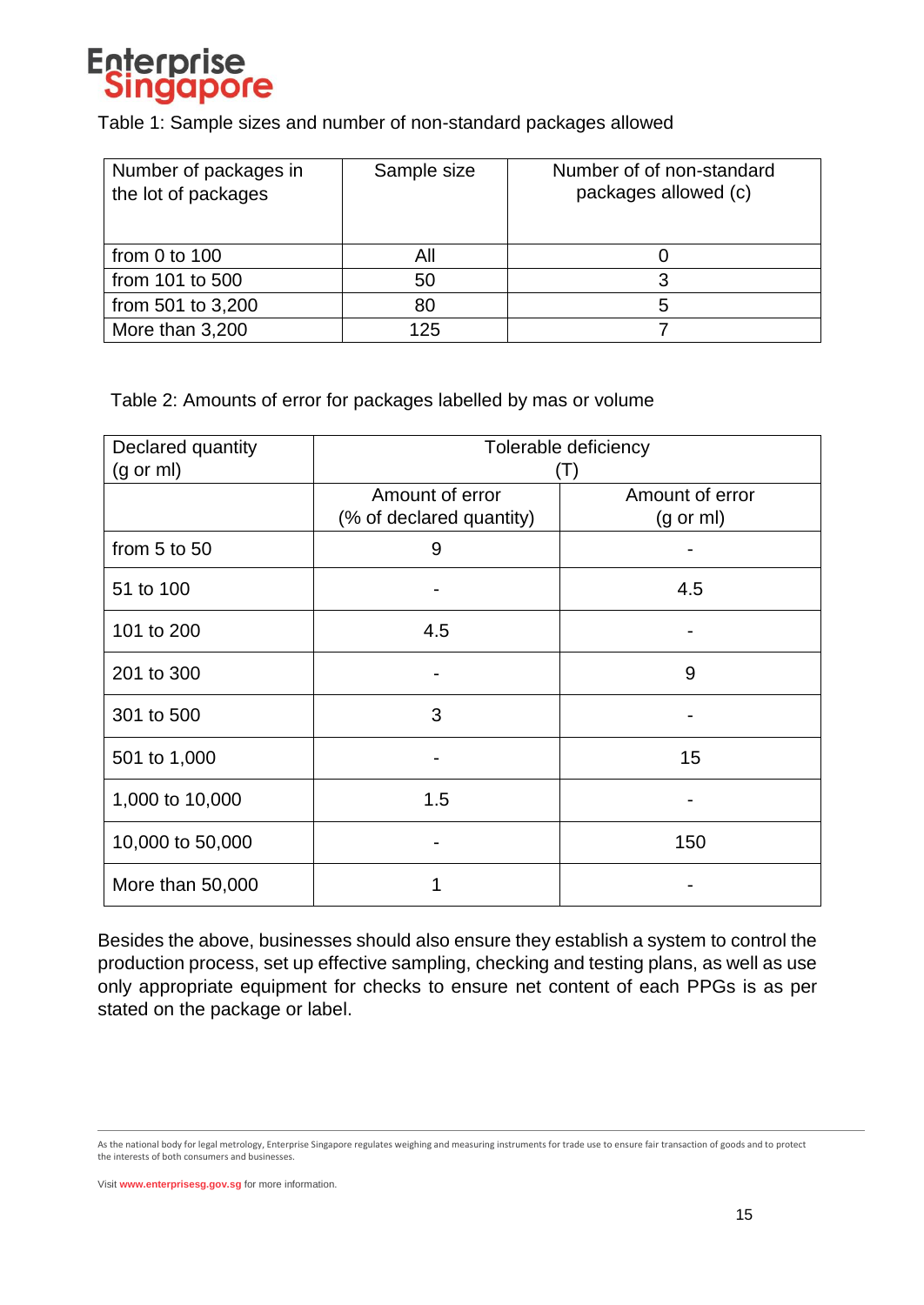

### **Chapter 6**

### **6.1 Weights and Measures Fees**

Any person using a prescribed instrument for trade must submit the instrument to an appointed Authorised Verifier (AV) for annual verification. Instruments will be tested for its fitness for use for trade, then sealed and affixed with a valid Accuracy Label. This service rendered is chargeable, and a part of it is paid to the authority.

The Weights & Measures (Fees) Regulations have been in force since 1984, and several amendments have been made since to pass on savings from process improvements to businesses. Enterprise Singapore is committed to ensuring that the process of ensuring accurate weighing and measuring instruments is as business-friendly and cost efficient as possible. The revised fees will take effect from 1 May 2020.

The corresponding revised fees for the services and applications are as shown in the table.

| s/n | Fee Type                                                                                                                                        | Fee (excl GST) |  |  |
|-----|-------------------------------------------------------------------------------------------------------------------------------------------------|----------------|--|--|
|     | Fees for AVs, Suppliers/Manufacturers of Instruments                                                                                            |                |  |  |
|     | <b>Pattern Registration</b>                                                                                                                     | \$280          |  |  |
|     | Registration of instrument pattern for evaluation as fit                                                                                        |                |  |  |
|     | for trade use (excl verification fee payable to AVs)                                                                                            |                |  |  |
| 2   | <b>AV Application and Renewal</b>                                                                                                               | \$500          |  |  |
|     | Apply to be an AV to conduct verification of instruments                                                                                        |                |  |  |
|     | use for trade (renewable on an annual basis)                                                                                                    |                |  |  |
| 3   | <b>General Administration</b>                                                                                                                   |                |  |  |
| A   | Certified true copy of an extract from the register<br>(inclusive of GST).                                                                      | \$31.50        |  |  |
| B   | Duplicate appointment letters, certified true copy<br>of an extract from the register relating to AV or<br>pattern approval (inclusive of GST). | \$5.25         |  |  |

As the national body for legal metrology, Enterprise Singapore regulates weighing and measuring instruments for trade use to ensure fair transaction of goods and to protect the interests of both consumers and businesses.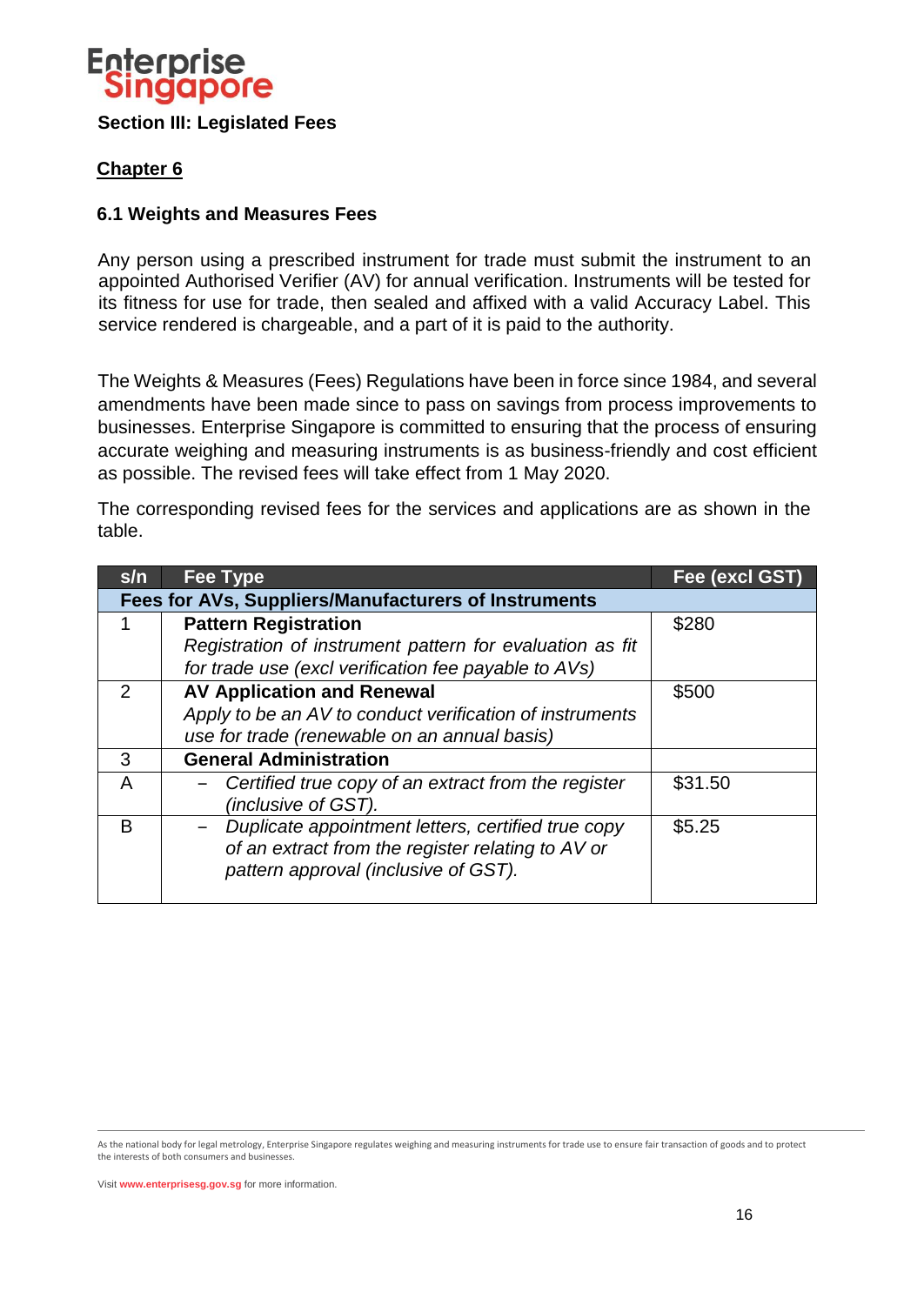| s/n                                                             | <b>Fee Type</b>                                              | <b>Fee (excl GST)</b> |  |  |
|-----------------------------------------------------------------|--------------------------------------------------------------|-----------------------|--|--|
| Fees for Traders/Businesses Operating with Weights and Measures |                                                              |                       |  |  |
| 4                                                               | <b>Linear Measure</b>                                        | \$2                   |  |  |
|                                                                 | Service rendered by ESG for the testing and/or passing       |                       |  |  |
|                                                                 | as fit for trade use for the purpose of supply of the linear |                       |  |  |
|                                                                 | measure (with scale marks where the distance between         |                       |  |  |
|                                                                 | are indicated in metric units of length).                    |                       |  |  |
| 5                                                               | <b>Verification Report Submission</b>                        |                       |  |  |
|                                                                 | Where the testing and/or passing of instrument as fit for    |                       |  |  |
|                                                                 | trade is by an AV, the verification report is to be          |                       |  |  |
|                                                                 | submitted and the fee payable to the Controller through      |                       |  |  |
|                                                                 | the AV.                                                      |                       |  |  |
| A                                                               | Linear measure                                               | \$2                   |  |  |
| B                                                               | Liquid measure                                               | \$3                   |  |  |
| $\mathsf C$                                                     | Flow meter and petrol pump                                   | \$30                  |  |  |
| D                                                               | Instrument with weighing capacity not exceeding 1            | \$3                   |  |  |
|                                                                 | metric ton                                                   |                       |  |  |
| E                                                               | Instrument with weighing capacity exceeding 1                | \$25                  |  |  |
|                                                                 | metric ton but not exceeding 30 metric tons                  |                       |  |  |
| F                                                               | Instrument with weighing capacity exceeding 30               | \$500                 |  |  |
|                                                                 | metric tons but not exceeding 60 metric tons                 |                       |  |  |
| G                                                               | Instrument with weighing capacity exceeding 60               | \$1,000               |  |  |
|                                                                 | metric tons                                                  |                       |  |  |

As the national body for legal metrology, Enterprise Singapore regulates weighing and measuring instruments for trade use to ensure fair transaction of goods and to protect the interests of both consumers and businesses.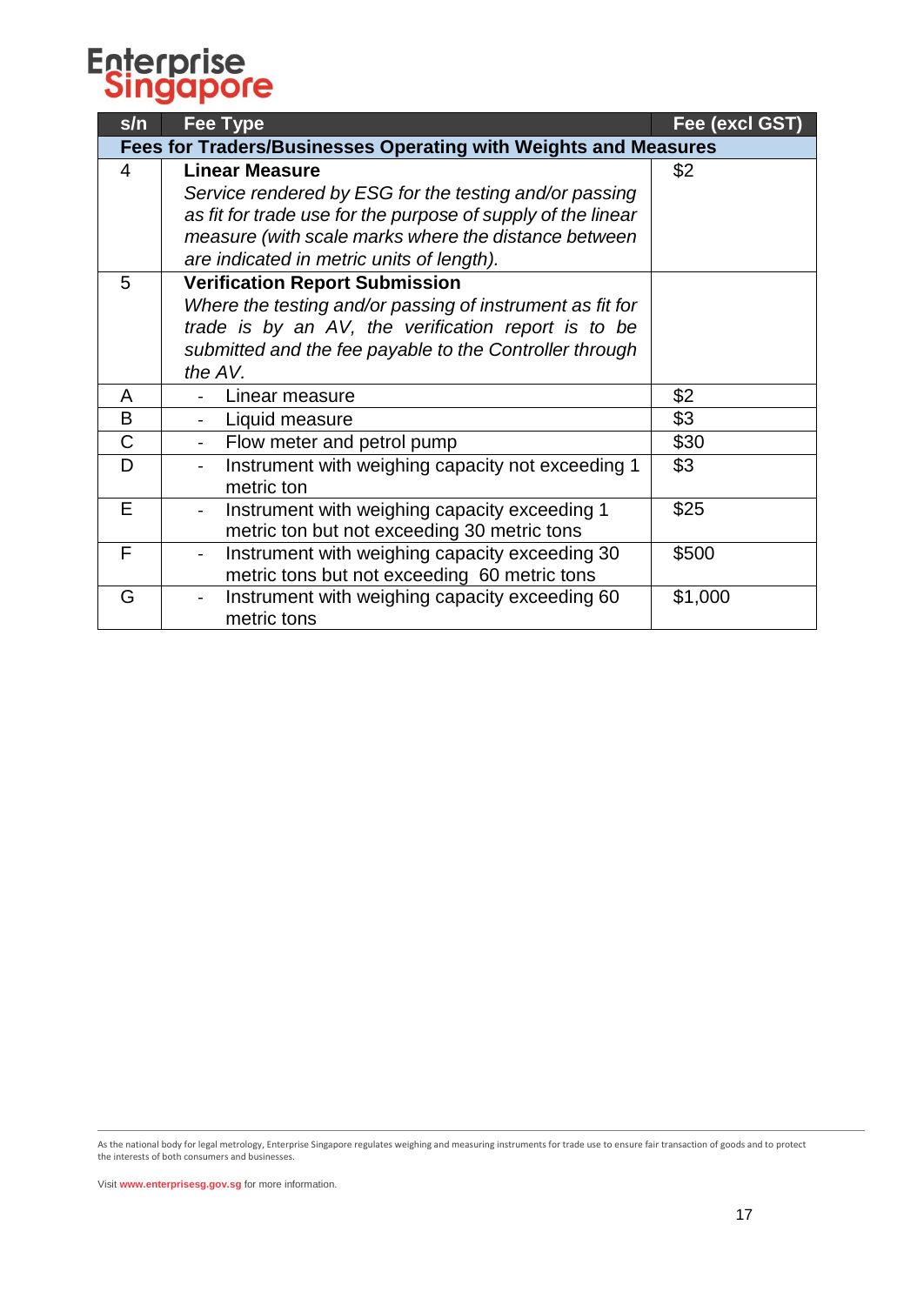

**ANNEX A** 

### **Definitions**

### **Accuracy**

The closeness between the result of the measurement and the true (conventional) value of the measured quantity.

### **Adjustment**

Alteration of the measurement parameters to bring the dispenser within the allowable maximum permissible errors permitted when the dispenser is in use.

### **Automatic weighing instrument**

Instrument that does not require the intervention of an operator during the weighing process.

### **Content of a pre-package**

Actual quantity of product in a pre-package.

### **Instrument**

Instrument as used in this Information Booklet, means a weighing and measuring instrument.

### **Instrument test report**

Based on the performance of a module or a complete instrument and may or may not take into account the pattern approval specifications.

### **Initial verification**

The verification of a new instrument, which does not bear the Weights and Measures verification mark.

### **Load receptor**

The part of an instrument intended to receive the load.

### **Mass**

The amount of matter of an object, regardless of location.

As the national body for legal metrology, Enterprise Singapore regulates weighing and measuring instruments for trade use to ensure fair transaction of goods and to protect the interests of both consumers and businesses.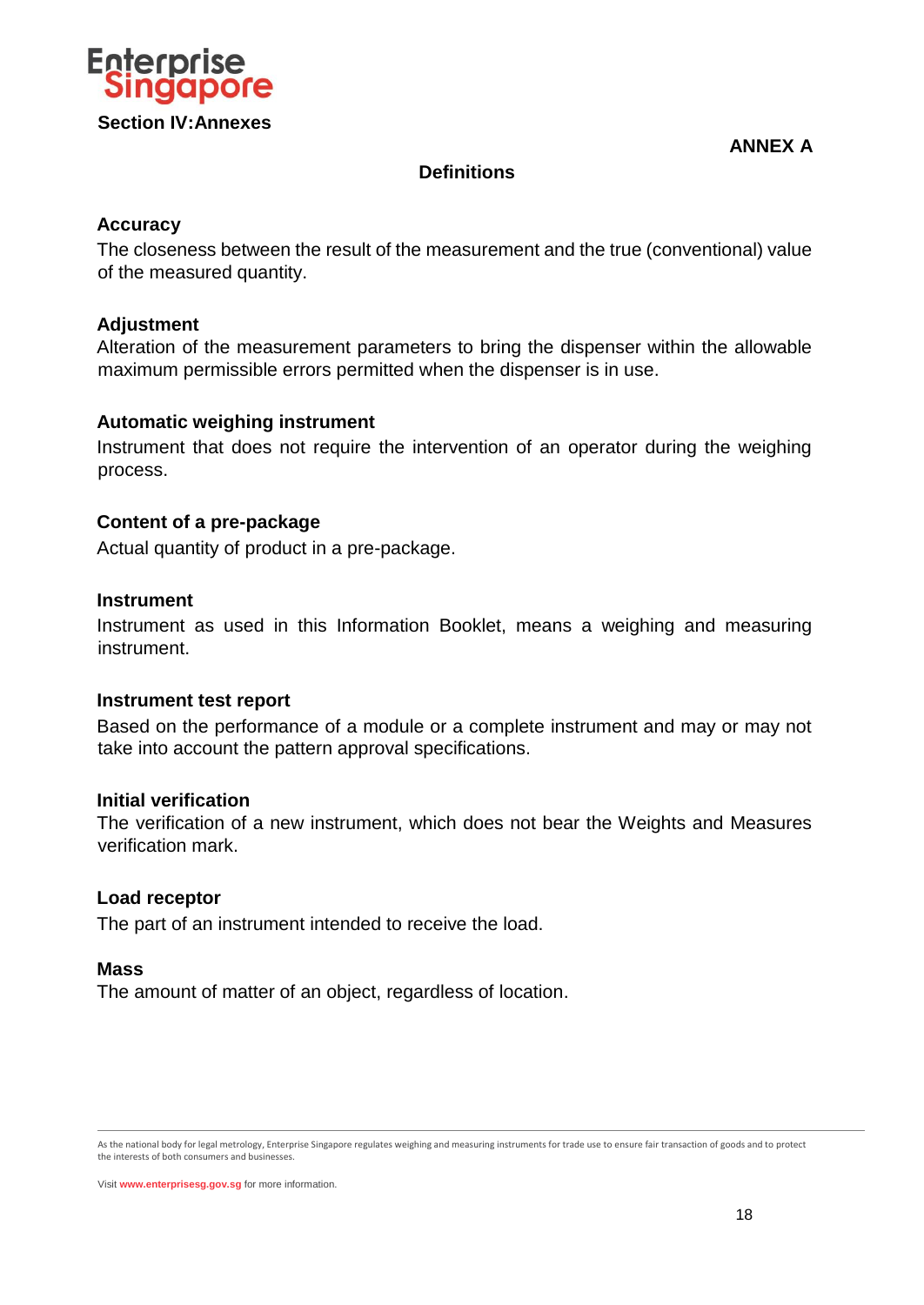

### **Maximum Permissible Error (MPE)**

Maximum difference, positive or negative, allowed by regulation between the value indicated on an instrument and the corresponding true value. This is determined by reference standard weights when the instrument is at zero, with no-load and in the reference position.

### **Non-automatic weighing instrument**

Instrument that requires the removal of the load from the weighing area of the weighing instrument during the weighing process. For example, to obtain the result by depositing on or removing the load to be measured from the weighing pan or platform.

### **Nominal quantity (Qn)**

Quantity of product in a pre-package declared on the label by the packager.

### **Non-standard package**

A package enclosing goods that contains less than the quantity stated on the package or a label attached to it, where the deficiency is more than the amount of error prescribed (in table 2) but not more than twice that prescribed amount of error.

### **Pattern of an instrument**

The definitive design of an instrument of which all the components affecting its metrological properties are suitably defined.

### **Pre-package**

Combination of a product and the packing materials in which it is prepacked.

### **Pre-packaged good**

Single item for presentation as such to a consumer; consisting of a product and the packing material into which it was put before being offered for sale and in which the quantity of product has a predetermined value, whether the packing material encloses the product completely or only partially, but in any case in such a way that the actual quantity of product cannot be altered without the packing material either being opened or undergoing a perceptible modification

### **Price-computing instrument**

Instrument that calculates the amount to pay on the basis of the indicated mass and the unit price.

As the national body for legal metrology, Enterprise Singapore regulates weighing and measuring instruments for trade use to ensure fair transaction of goods and to protect the interests of both consumers and businesses.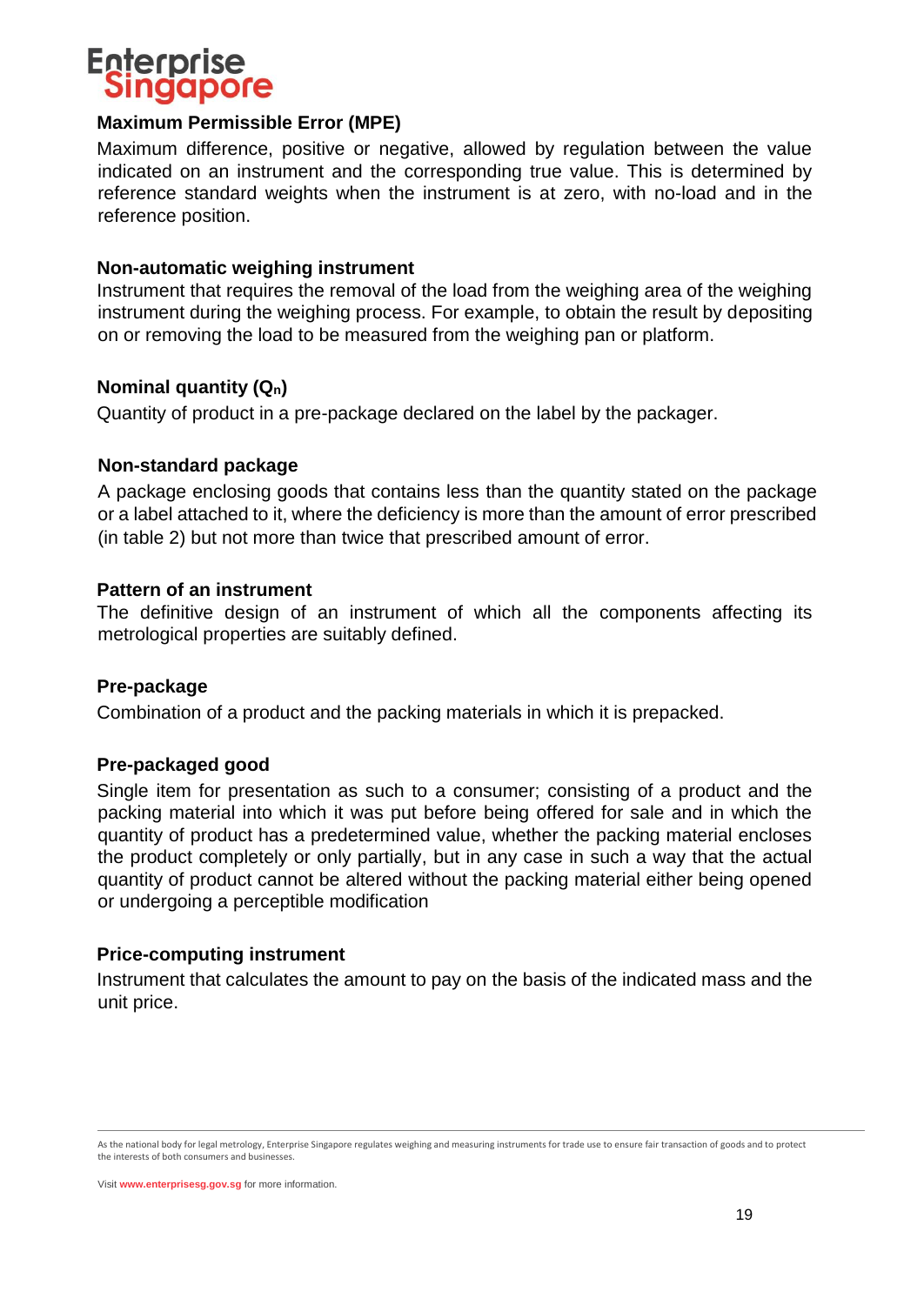

### **Repeatability**

The ability of an instrument to provide results which agree with each other when the same load is deposited several times and in a practically identified way on the load receptor under reasonably constant test conditions.

### **Re-verification**

Any verification of a weighing or measuring instrument which follows the initial verification, because the seal/stamp is no longer valid due to conditions such as:

- Repairs or adjustment to the instrument
- The seal/stamp has been removed
- The user makes a request

The verification involves an examination of an instrument carried out by Enterprise Singapore or an AV with the aim of checking that the instrument has not been modified, and errors do not exceed the MPE permitted for re-verification.

### **Sample lot (also called a batch or inspection lot)**

Definite quantity of pre-packages produced at one time under conditions that are presumed to be uniform and from which a sample is drawn and inspected to determine conformance with specified criteria for acceptance or rejection of the inspection lot as a whole.

### **Sample size (n)**

Pre-packages taken from an inspection lot and used to provide information that will serve as the basis for a decision on the conformance of the inspection lot.

### **Stamping**

All operations for the purpose of applying to an instrument should indicate that it conforms to the requirements of verification and re-verification. It can be a stamp plug, a stamping label or a wire seal.

### **Standard weight**

A mass which is verified against a reference standard weight, and is used to verify ordinary weighing instruments of a lower accuracy than itself.

### **Tolerable deficiency (T)**

Deficiency in the quantity of product permitted in a pre-package.

### **Verification**

The examination of an instrument by a Enterprise Singapore officer or an AV in order to indicate that the instrument conforms to the requirements outlined in this Information Booklet.

As the national body for legal metrology, Enterprise Singapore regulates weighing and measuring instruments for trade use to ensure fair transaction of goods and to protect the interests of both consumers and businesses.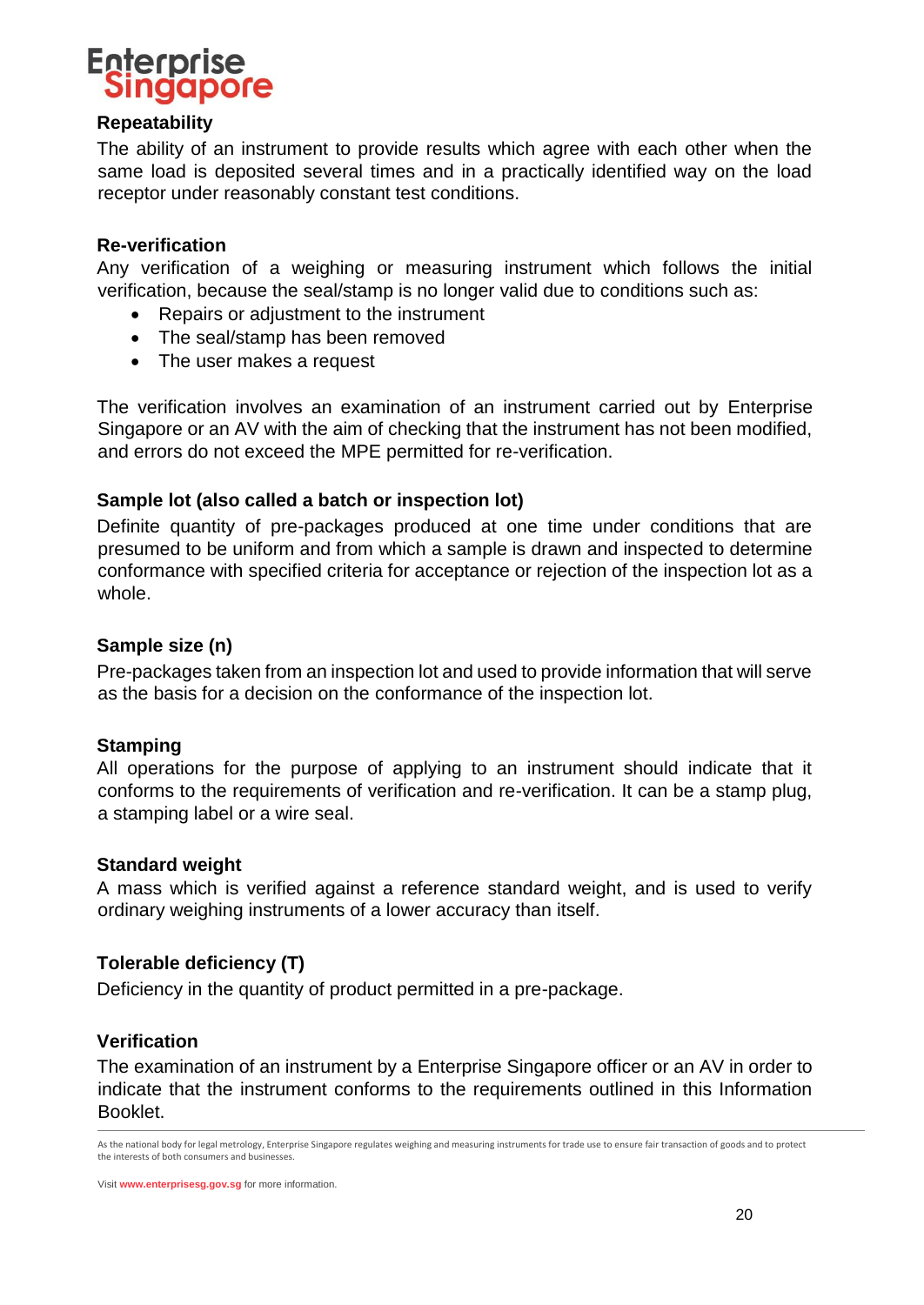

### **Weighbridge**

A weighing instrument that is of a high capacity and has a platform through which the weighing instrument is capable of determining the mass of a vehicle on the ground.

### **Weighing instrument**

An instrument that serves to determine the mass of a body by using the action of gravity on this body. The instrument may also be used to determine other quantities, magnitudes, parameters or characteristics related to mass. According to its method of operation, a weighing instrument may be classified as automatic or non-automatic.

As the national body for legal metrology, Enterprise Singapore regulates weighing and measuring instruments for trade use to ensure fair transaction of goods and to protect the interests of both consumers and businesses.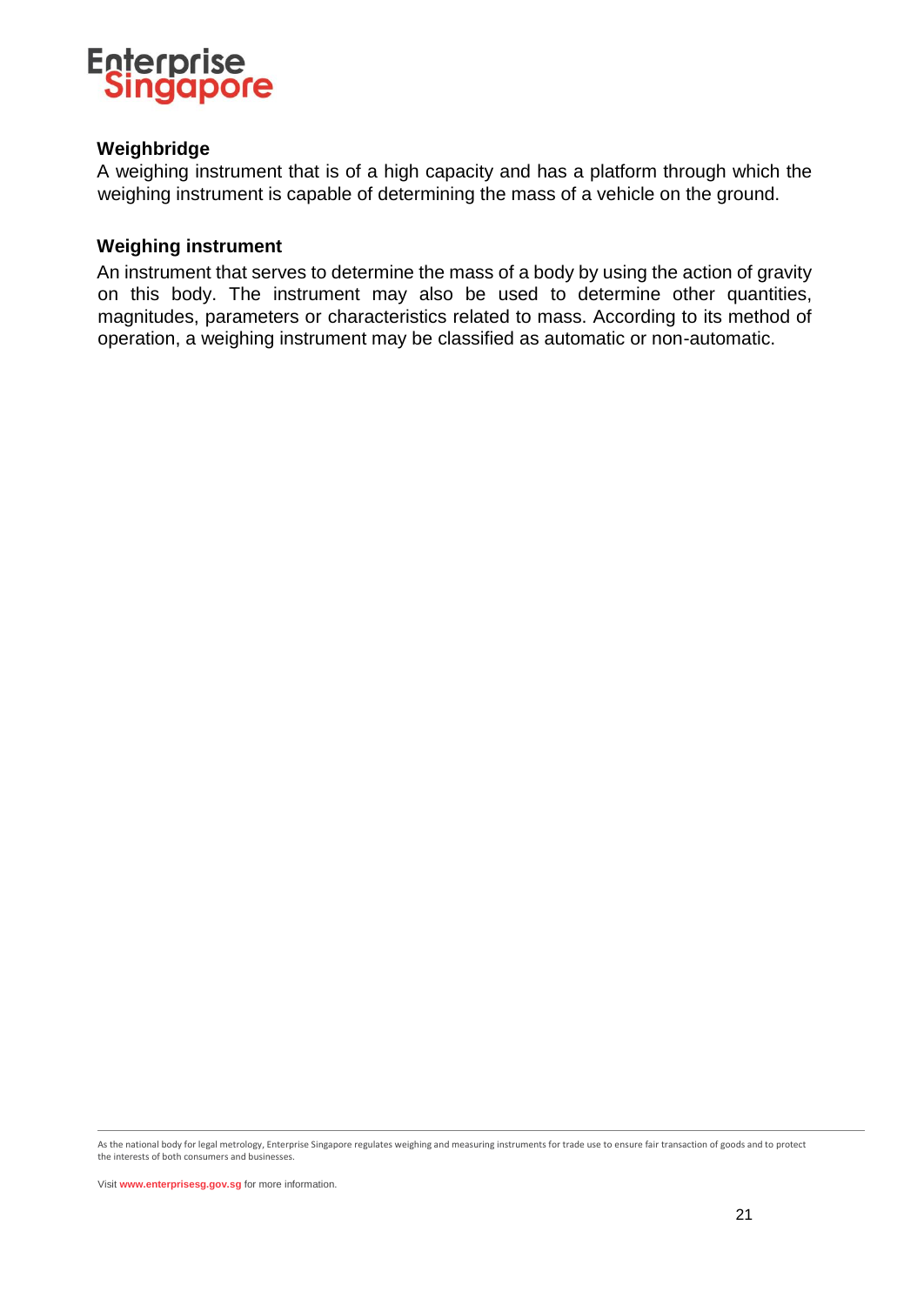

### **Registration Process of Approved Patterns of Weighing and Measuring Instruments**



As the national body for legal metrology, Enterprise Singapore regulates weighing and measuring instruments for trade use to ensure fair transaction of goods and to protect the interests of both consumers and businesses.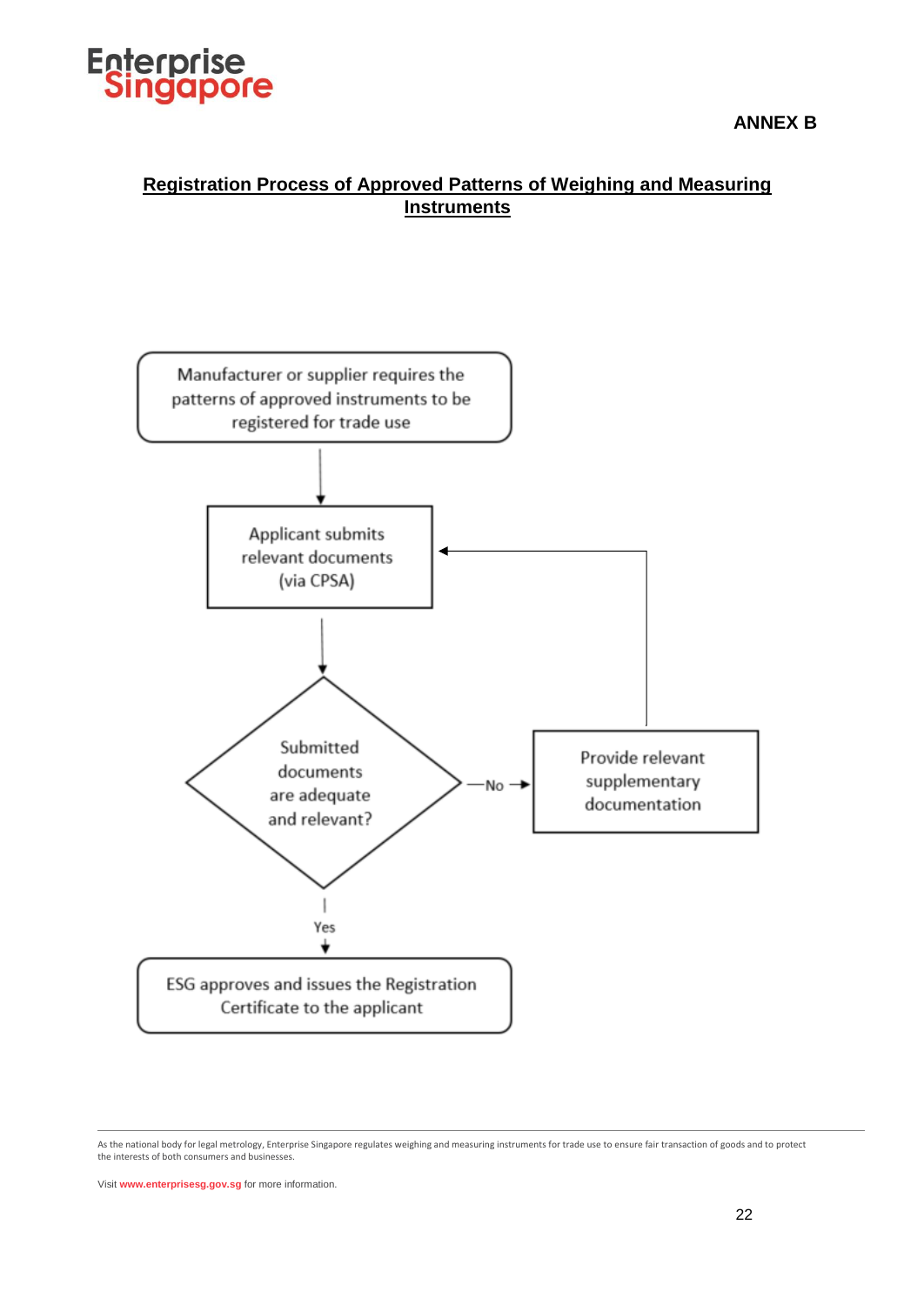

### **ANNEX C**

### **Verification Process of Weighing and Measuring Instruments**



As the national body for legal metrology, Enterprise Singapore regulates weighing and measuring instruments for trade use to ensure fair transaction of goods and to protect the interests of both consumers and businesses.